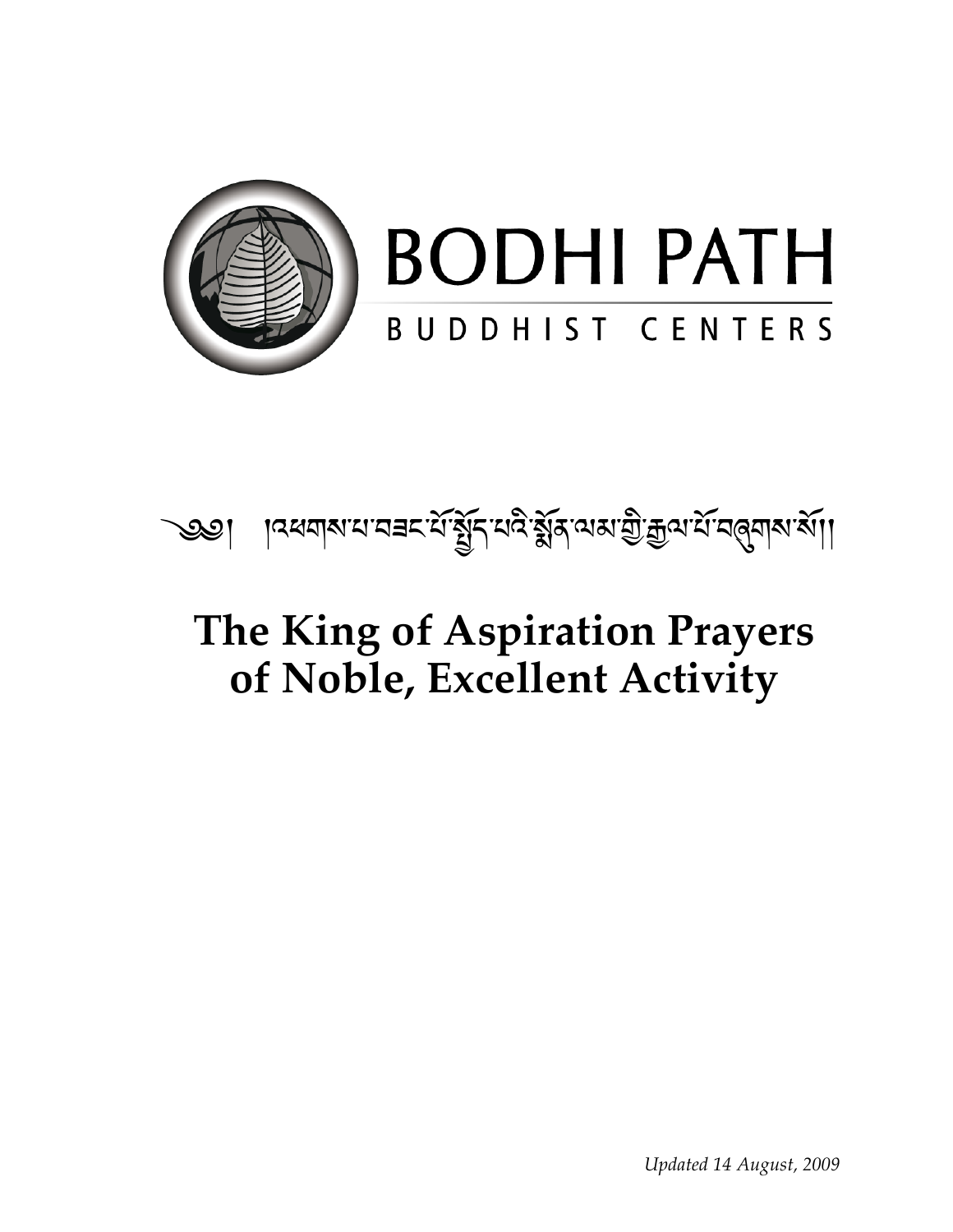

pakpa jampel zhönnour gyourpa la chak tsal lo<br>I bow down before the Noble Youth, Lord Manjushri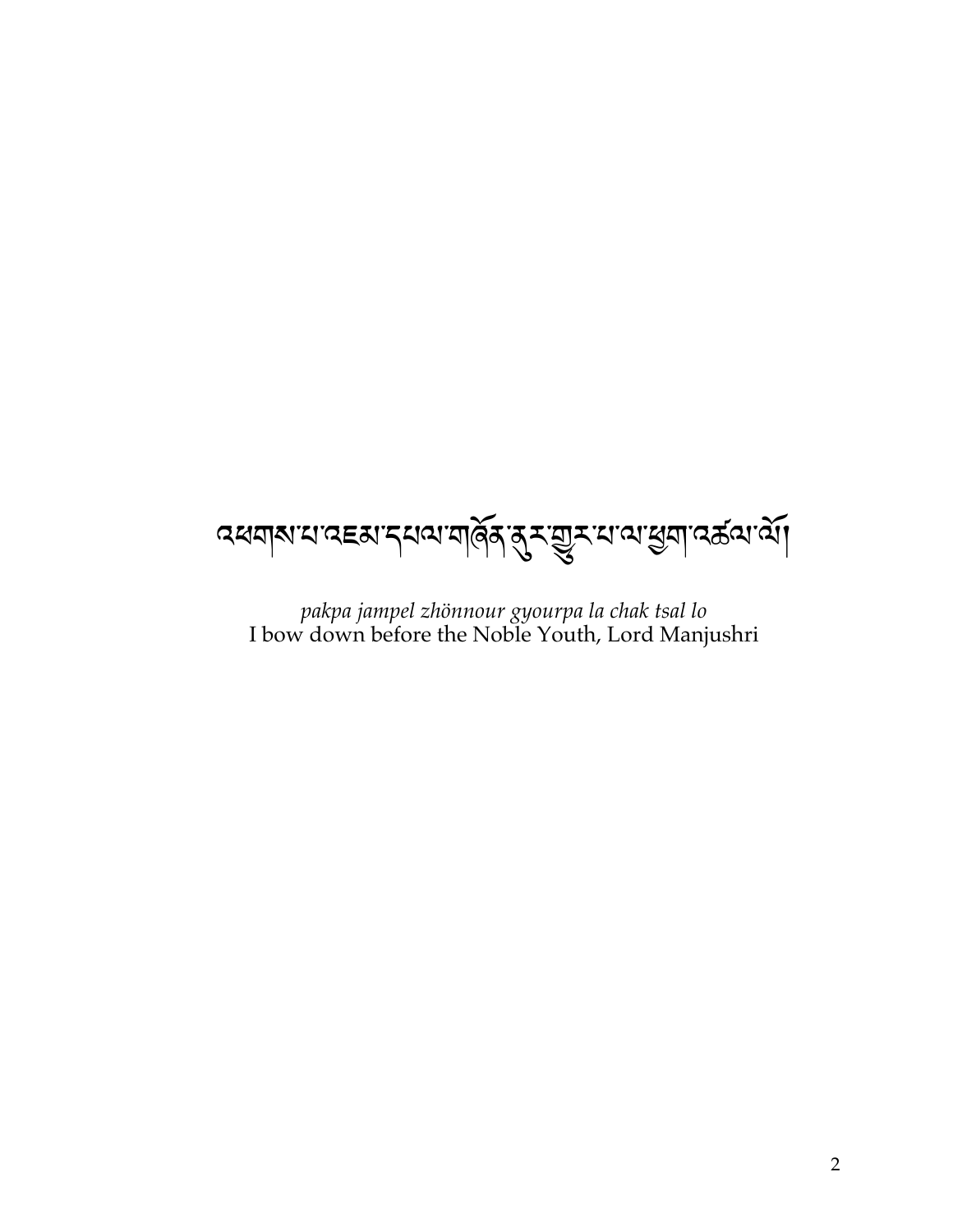। हे ब्लेन शुम्नमार्थुमाब्य महुदै दहेमा <del>हे</del> बात ड़ॎॣॺॱॻऻॺॖॳॱॻफ़ॏॺऻॺॱय़ॱऄॱऄॱऄॸॱॻॏॱग़ऻ॒ॺऻ । ସମ୍ୟାସିଷ ଅଂସ୍ତ୍ରଷ ମିଂସ୍ୟା ସ୍ଥାଷ୍ଟ ଅମ୍ୟା ॶॎॴॸॸॱॸॺॶॎऀॸॱॸॸॱॺॺॱॶॺॱॺॼॖऀढ़॔

jinyé soudak chok chou'i jikten na düsoum shékpa miyi sengé kün dagi malü dédak tamché la lü tang ngayi dangwé chak gyi-o

In all of the worlds in all ten directions reside the Tathagatas of past, present and future. Before each and every one of these lions among men, I bow down joyfully with body, speech, and mind.

।ব≡८ सॅन्ड्रॅट् सदे ड्रॅड् सर्याञ्चेंचरू द्वा मोरू। **| ক্ৰুণ্ম' ন' ঘৰুৰ মন্তব্ৰ' বিজ্**পাৰ বিজ্ঞান |देद यो द्वय श्लेद सुरु दयन् तृत्र यासैरु | | ক্ৰুণ' ন'শ্ৰম্' শৰ্ম মন্দ ধ্ৰুণা' বৰ্ষণ মাঁ। zangpo chöpé mönlam tobdak gi

gyalwa tamché yikyi ngön soum dou zhingi dülnyé lürab tü pa yi gyalwa künla rabtou chak tsallo

By the power of wishes of Excellent Conduct, each Buddha evoked becomes manifest. With as many bodies as atoms in the universe, I bow down deeply to the Victorious Ones.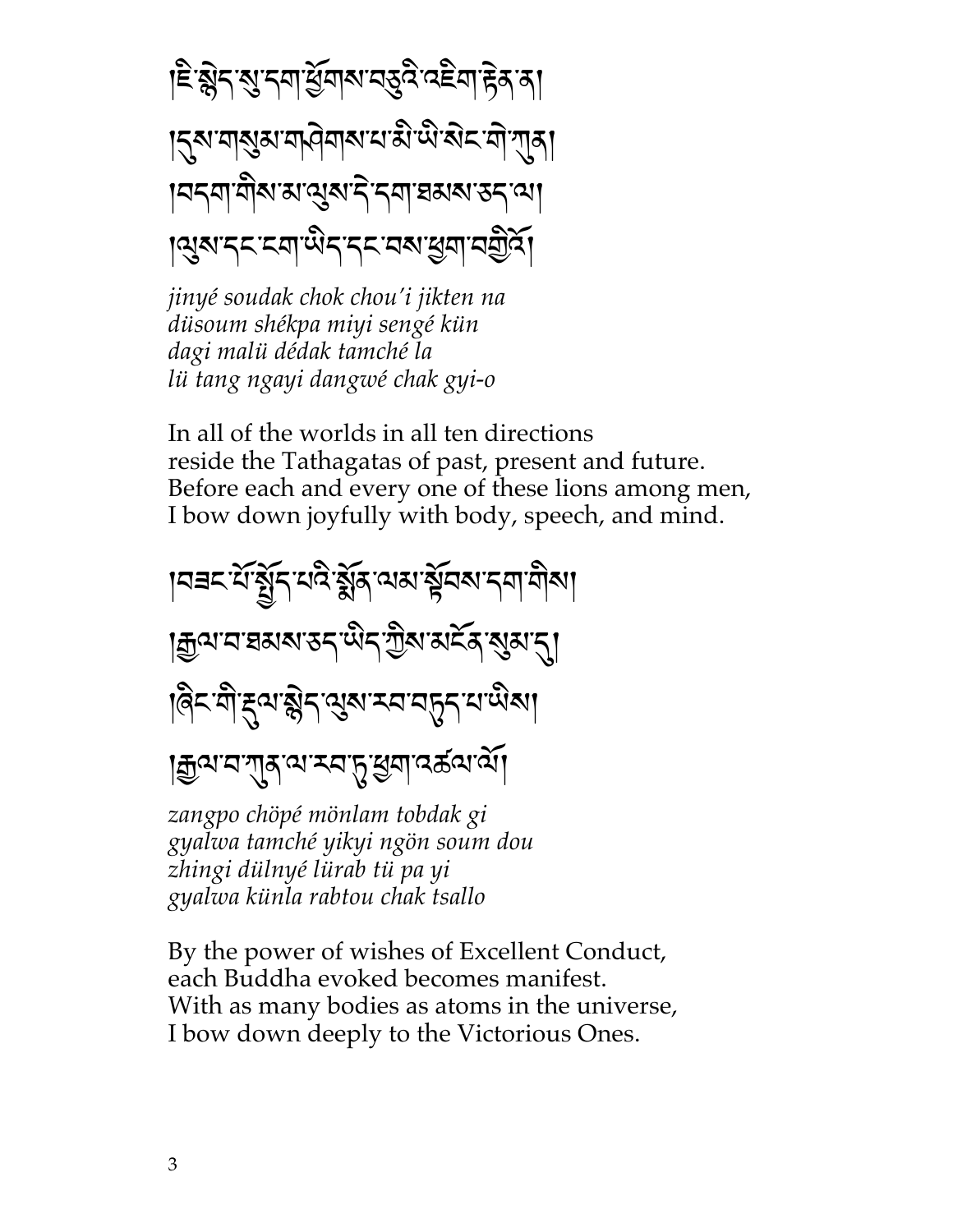$$
|\xi^{\text{cl}}\eta\text{S}\eta|\text{S}^{\text{cl}}\text{S}^{\text{cl}}\text{S}^{\text{cl}}\text{S}^{\text{cl}}\text{S}^{\text{cl}}
$$

dül chik teng na dül nyé sangyé nam sangyé sékyi üna zhoukpa dak détar chökyi ying nam malü par tamché gyalwa dagi gang war mö

Atop one particle, as many Buddhas as particles are settled amidst Bodhisattvas, their spiritual heirs. Thus Dharmadhatu, the entire sphere of being, abounds with the Buddhas that I have envisioned.

dédak ngakpa mizé gyatso nam yangi yenlak gyatso'i dra kün gyi gyalwa kün gyi yönten rab jö ching déwar shékpa tamché dagi tö

Using every tone of a multitude of melodies I revere them with boundless oceans of acclaim. Singing the praises of Those Gone to Bliss, I honor your qualities, O Victorious Ones.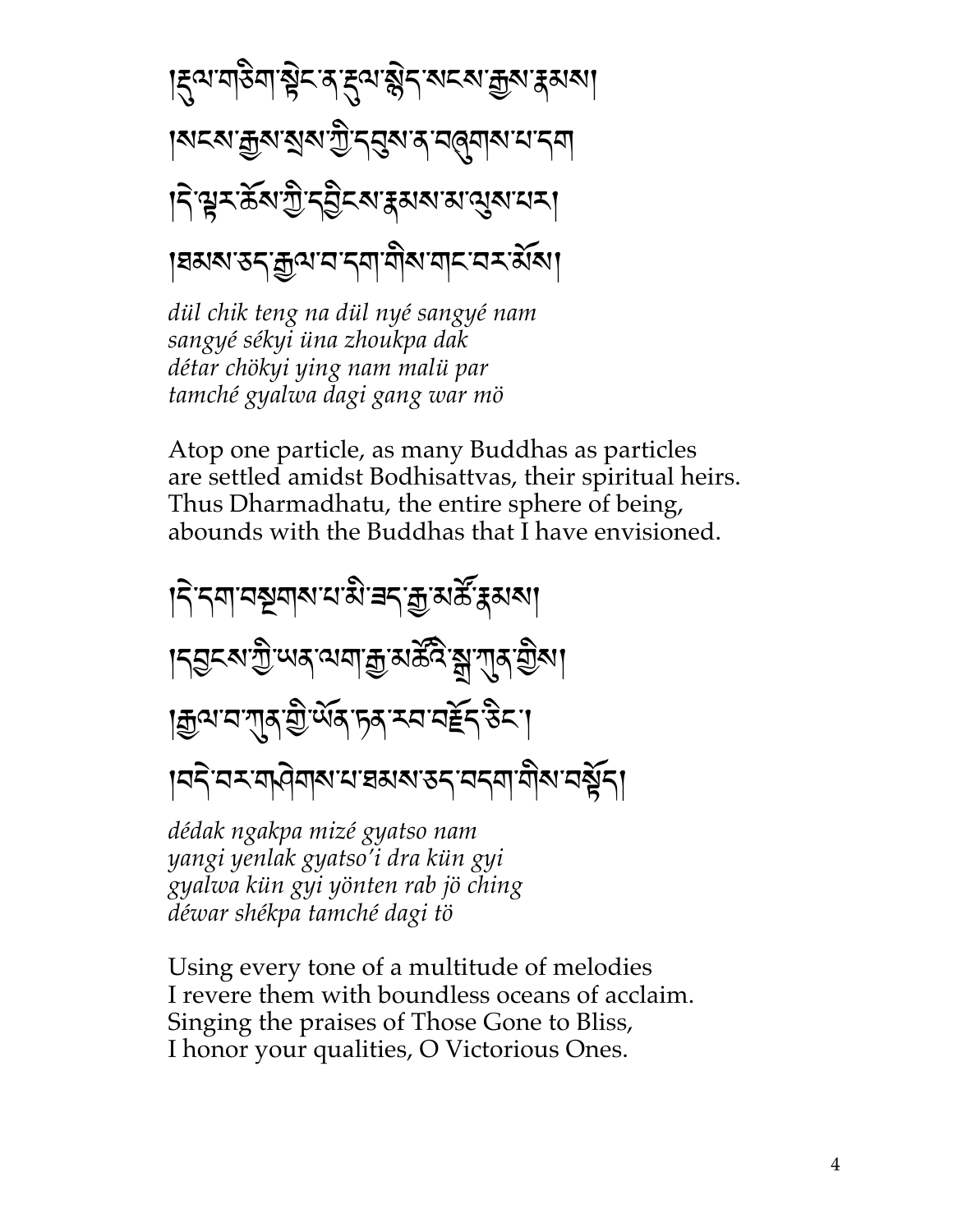$$
|\mathbf{a} \cdot \mathbf{b} \cdot \mathbf{c}|
$$
 
$$
|\mathbf{a} \cdot \mathbf{b} \cdot \mathbf{c}|
$$
 
$$
|\mathbf{a} \cdot \mathbf{c} \cdot \mathbf{c}|
$$
 
$$
|\mathbf{a} \cdot \mathbf{c} \cdot \mathbf{c} \cdot \mathbf{c}|
$$
 
$$
|\mathbf{a} \cdot \mathbf{c} \cdot \mathbf{c} \cdot \mathbf{c} \cdot \mathbf{c}|
$$
 
$$
|\mathbf{a} \cdot \mathbf{c} \cdot \mathbf{c} \cdot \mathbf{c} \cdot \mathbf{c} \cdot \mathbf{c} \cdot \mathbf{c} \cdot \mathbf{c} \cdot \mathbf{c} \cdot \mathbf{c} \cdot \mathbf{c} \cdot \mathbf{c} \cdot \mathbf{c} \cdot \mathbf{c} \cdot \mathbf{c} \cdot \mathbf{c} \cdot \mathbf{c} \cdot \mathbf{c} \cdot \mathbf{c} \cdot \mathbf{c} \cdot \mathbf{c} \cdot \mathbf{c} \cdot \mathbf{c} \cdot \mathbf{c} \cdot \mathbf{c} \cdot \mathbf{c} \cdot \mathbf{c} \cdot \mathbf{c} \cdot \mathbf{c} \cdot \mathbf{c} \cdot \mathbf{c} \cdot \mathbf{c} \cdot \mathbf{c} \cdot \mathbf{c} \cdot \mathbf{c} \cdot \mathbf{c} \cdot \mathbf{c} \cdot \mathbf{c} \cdot \mathbf{c} \cdot \mathbf{c} \cdot \mathbf{c} \cdot \mathbf{c} \cdot \mathbf{c} \cdot \mathbf{c} \cdot \mathbf{c} \cdot \mathbf{c} \cdot \mathbf{c} \cdot \mathbf{c} \cdot \mathbf{c} \cdot \mathbf{c} \cdot \mathbf{c} \cdot \mathbf{c} \cdot \mathbf{c} \cdot \mathbf{c} \cdot \mathbf{c} \cdot \mathbf{c} \cdot \mathbf{c} \cdot \mathbf{c} \cdot \mathbf{c} \cdot \mathbf{c} \cdot \mathbf{c} \cdot \mathbf{c} \cdot \mathbf{c} \cdot \mathbf{c} \cdot \mathbf{c} \cdot \mathbf{c} \cdot \mathbf{c} \cdot \mathbf{c} \cdot \mathbf{c} \cdot \mathbf{c} \cdot \mathbf{c} \cdot \mathbf{c} \cdot \math
$$

*métok dampa tréngwa dampa tang silnyen nam tang joukpé douk chok tang marmé chok tang doukpö dampa yi gyalwa dédak lani chöpar gyi*

Sumptuous flowers, beautiful garlands, precious parasols, fine cymbals and balms, radiant lamps and the most fragrant incense: I offer them to you, O Victorious Ones.

## หุสสสรุสหเร่ะ รู้.สต์ประไ |श्चे सर्वे सुरू स'र्द्रे रूप संस्थानन्। ।নৰ্শীন শান্তন শম ব্ৰহ্মৰাৰ শ্ৰমী ৰাজ্যৰ ভ্ৰমণ  $\mathbb{E}$ भाराने राजाल अक्रूट राज्य

*naza dampa nam tang dri chok tang chémé pourma rirab nyampa tang köpa kyépar pakpé chok kün gyi gyalwa dédak lani chö par gyi*

Such wonderful arrays, all perfectly presented exquisite apparel and sweet-smelling perfume, jars of scented powder piled high like a mountain - I offer them to you, O Victorious Ones.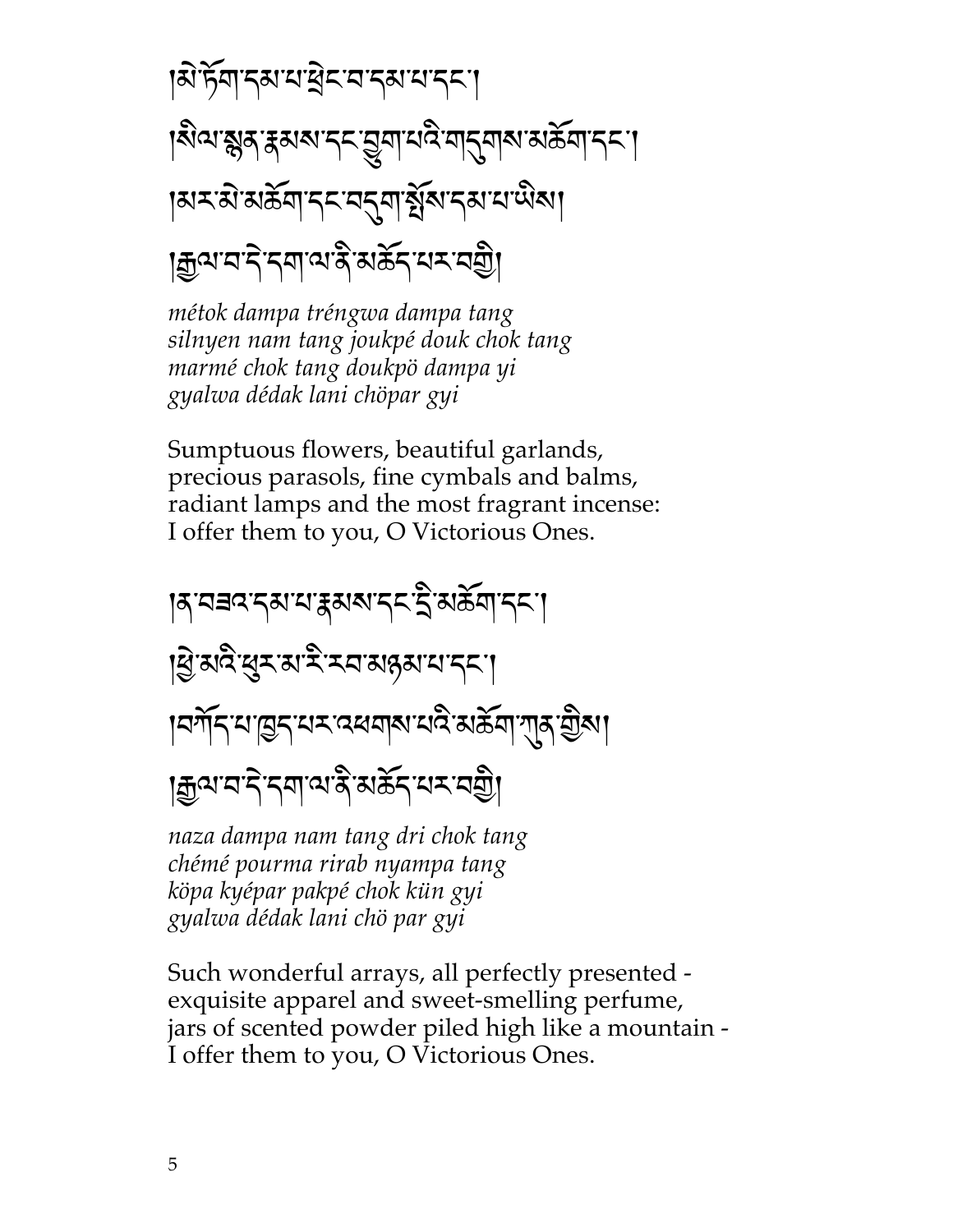|हार्क्टरपायारा क्षेत्रा को अधिक प्रभा  $\mathsf{R}$  :  $\mathsf{R}$  -  $\mathsf{R}$  ,  $\mathsf{R}$  ,  $\mathsf{R}$  ,  $\mathsf{R}$  ,  $\mathsf{R}$  ,  $\mathsf{R}$  ,  $\mathsf{R}$  ,  $\mathsf{R}$  ,  $\mathsf{R}$  ,  $\mathsf{R}$  ,  $\mathsf{R}$  ,  $\mathsf{R}$  ,  $\mathsf{R}$  ,  $\mathsf{R}$  ,  $\mathsf{R}$  ,  $\mathsf{R}$  ,  $\mathsf{R}$  ,  $\mathsf{R}$  , |नबद्धिरिज्ञान्यान्यादे सेंचब्यन्यायोब्य |ক্ৰুণ্মস্মন্ত্ৰস্মস্কৰ সম্ভিদ্যালম্পতি

*chöpa gangnam lamé gya chéwa dédak gyalwa tamché la yang mö zangpo chöla dépé tobdak gi gyalwa künla chaktsal chöpar gyi*

These vast and superlative offerings express my confidence in all of the Buddhas. With the strength of conviction in Excellent Conduct, I bow and present them to the Victorious Ones.

। বৰ্হৰ কৰাৰ জি ব্ৰুচ বাট ৰামাৰী কাৰী। । युरु दय् द्याद्य दे वर्षेद येद गुरु गुरु । ห้าเห็นเสนียม - ห้า พร้อม - เห็นเสนียม  $R$   $\sim$   $R$   $\sim$   $R$   $\sim$   $R$   $\sim$   $R$   $\sim$   $R$   $\sim$   $R$   $\sim$   $R$   $\sim$   $R$   $\sim$   $R$   $\sim$   $R$   $\sim$   $R$   $\sim$   $R$   $\sim$   $R$ *döchak zhédang timouk wangi ni*

*lü tang ngak tang dézhin yikyi kyang dikpa dagi gyipa chichi pa dédak tamché dagi sosor shak*

Whatever misdeeds I may have committed through body and speech, as well as through mind, all outcomes of passion and anger and ignorance: I openly disclose each and every one.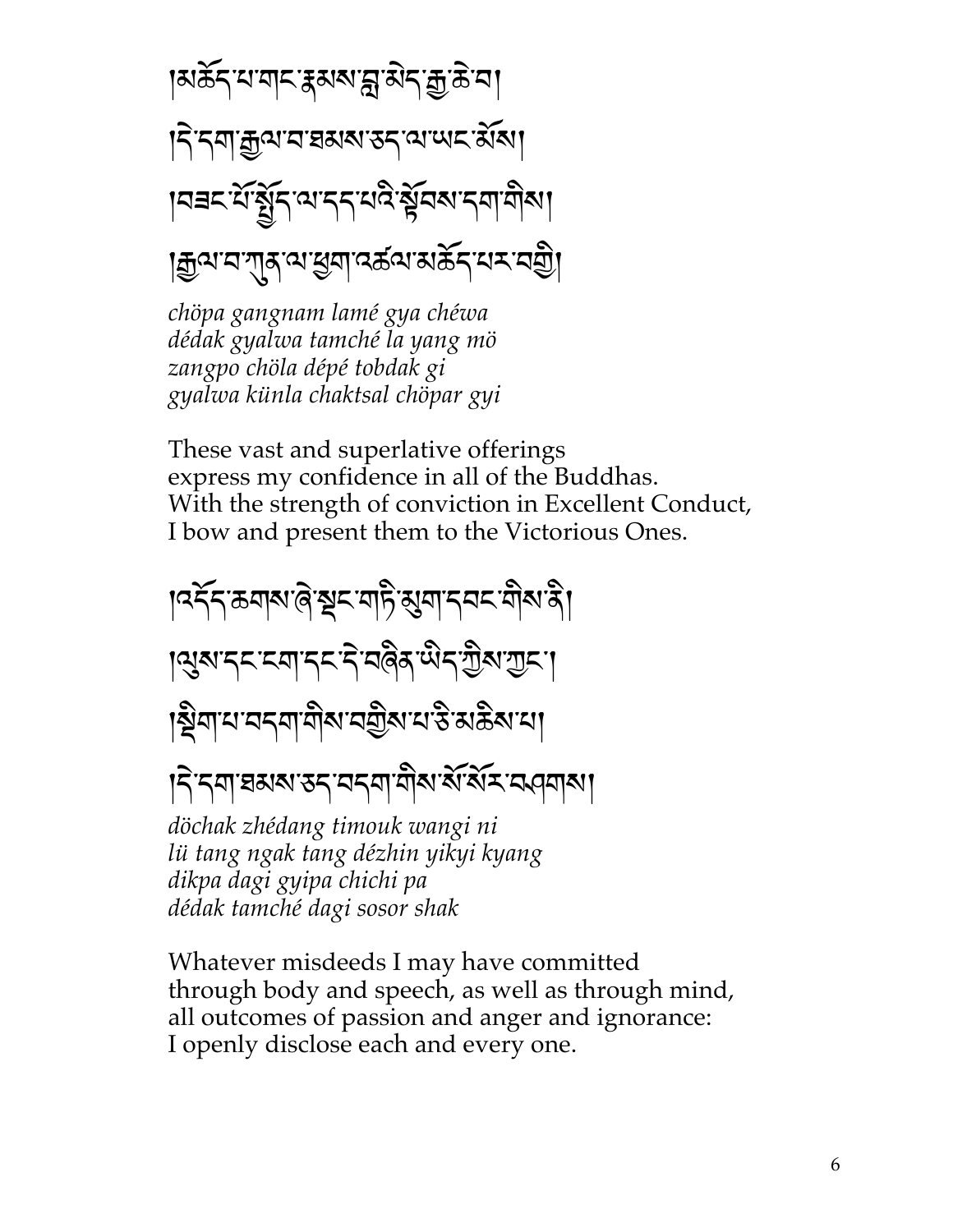|ধ্র্যান্য নত্ত্ব ক্রুণ ন শ্র্ম দ্রু নব্ম ক্রুন রানা |মমক্ৰুণ'ৰুমৰ'মম বুঁৱি'মুম ব্ৰীষ্ট্ৰবি'মুম । বর্ষ্ম বা শ্রুষ্ট বর্ষর ব্রম্বাব্য ব্য অবা |ने नया गुरु गुडित यु वनया पे रूप

chok chou'i gyalwa kün tang sangyé sé rang gyal nam tang lob tang milob tang drowa kün gyi sönam gang la yang dédak kün gyi jésou dayi rang

I rejoice in each occurrence of merit produced by Buddhas and Bodhisattvas of all ten directions, by Pratyekabuddhas, by those training on the path, by Arhats beyond training, and by every single being.

ॺॎॸॱड़ॺॺॱख़ॖऀॺॺॱॺड़ॖॺऀॱॺॾॆॺॱॸॖॆॺॱॺॗॕॺॱॺॱॸॺऻ ∣བྱང་क़ॖॖय़ॱឝऀམॱਖ਼ॸॱॺॸॺॱक़ॗॺॱॺॱक़ॺऻॺॱय़ॾॢॆॺग़ ।अर्वोद थेन्दिन्दवायदवायौ<u>रा</u>ञ्चब्धराज्ञदाया **ๆจุศั**รณ์ สรมว่า สรรมส์ สรรมส์

gang nam chok chou'i jikten drönma dak jangchoub rimpar sangyé ma chak nyé gönpo dédak dagi tamché la khorlo lana mépar korwar kül

O lanterns who illumine worlds in all ten directions, by way of the progressive stages of awakening you have become Buddhas, free from attachment. Protectors, I entreat you all: turn the Supreme Wheel.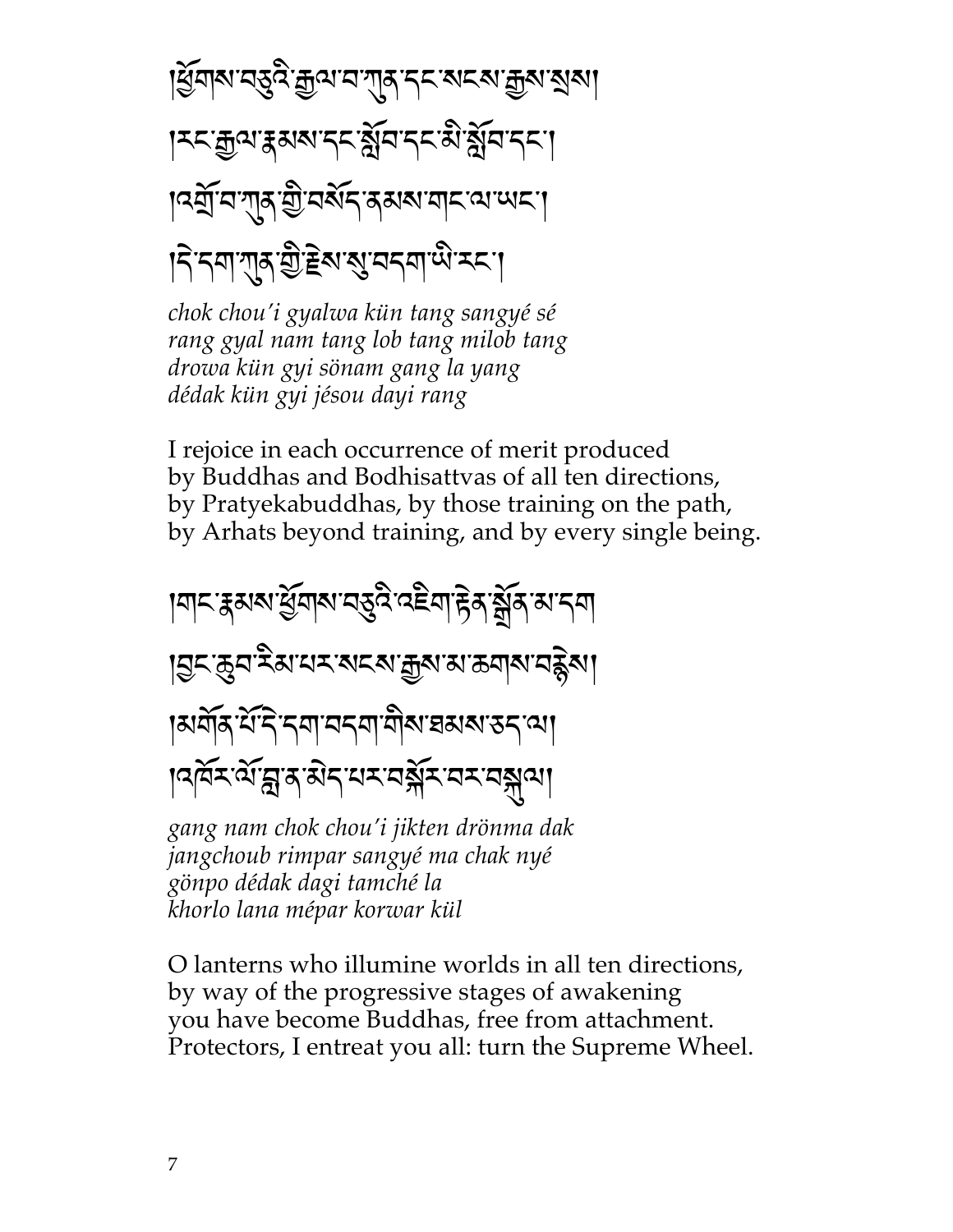nya ngen datön gangzhé dédak la drowa künla pen zhing déwé chir kalpa zhingi dül nyé zhouk par yang dagi talmo rab jar sölwar gyi

Palms joined, I beseech those among you who mean to manifest the state beyond suffering: for as many eons as there are atoms in the universe, remain for the welfare and happiness of all beings.

chak tsalwa tang chö ching shakpa tang jésou yirang kül zhing sölwa yi géwa choung zé dagi chi sakpa tamché dagi jangchoub chir ngo-o

Whatever small merit has been garnered here through prostrating, offering and disclosing, rejoicing, entreating and beseeching, I dedicate it all for the sake of enlightenment.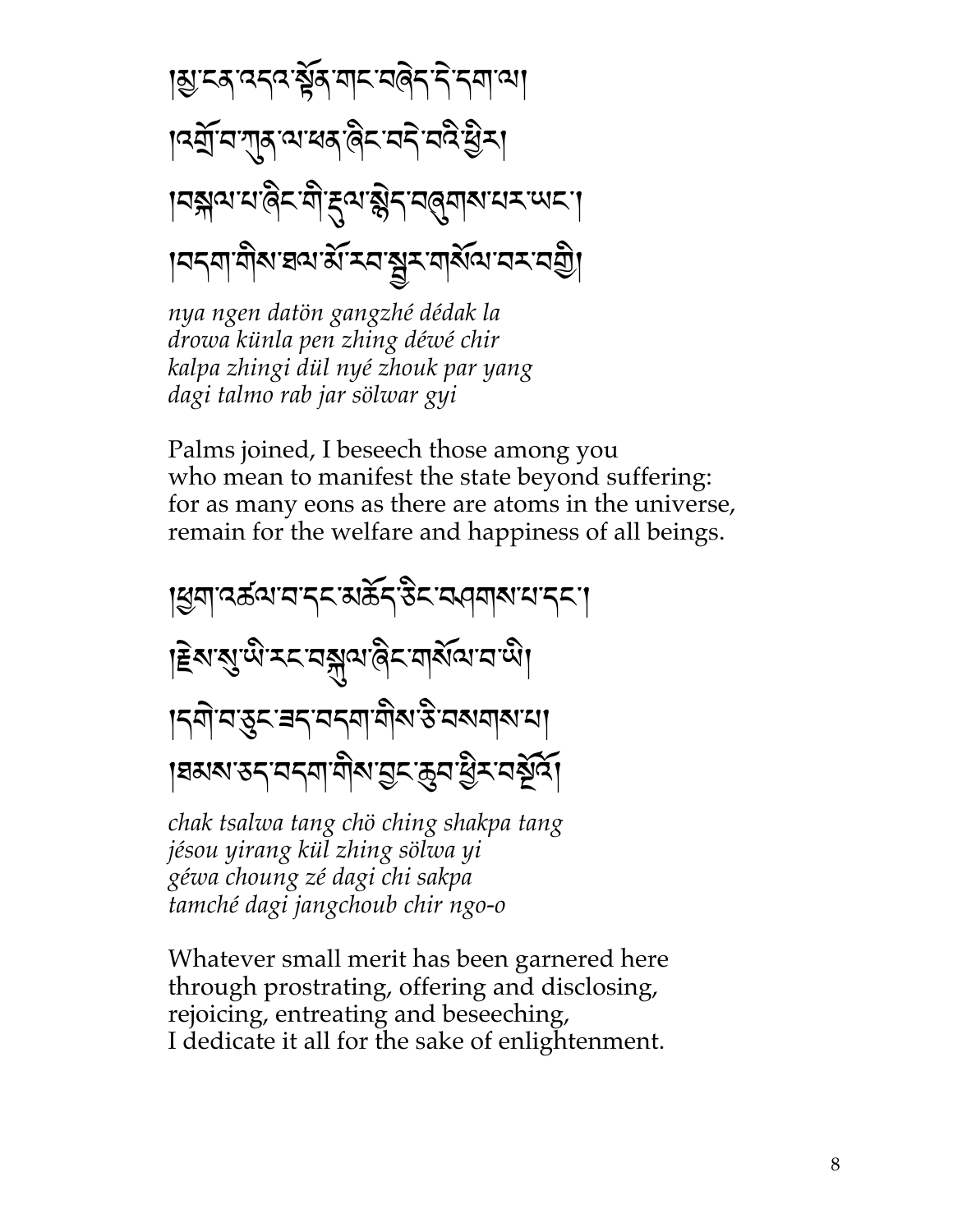dépé sangyé nam tang chok chou yi jikten dak na gang zhouk chöpar gyour gangyang majön dédak rab nyourwar sam dzok jangchoub rimpar sangyé jön

May the Buddhas of the past and those dwelling presently in the worlds of the ten directions be honored by offerings. May those yet to come swiftly fulfill their aspiration and attain Buddhahood through the stages of awakening.



chok chou galé zhing nam ji nyé pa dédak gyachér yongsou dakpar gyour jangchoub shing wang droung shék gyalwa tang sangyé sékyi rabtou gangwar sho

Wherever there are world systems in the ten directions may they, in their great number, become perfectly pure. May these universes abound in Victorious Ones who have come before the Tree of Enlightenment, accompanied by Bodhisattvas, their spiritual heirs.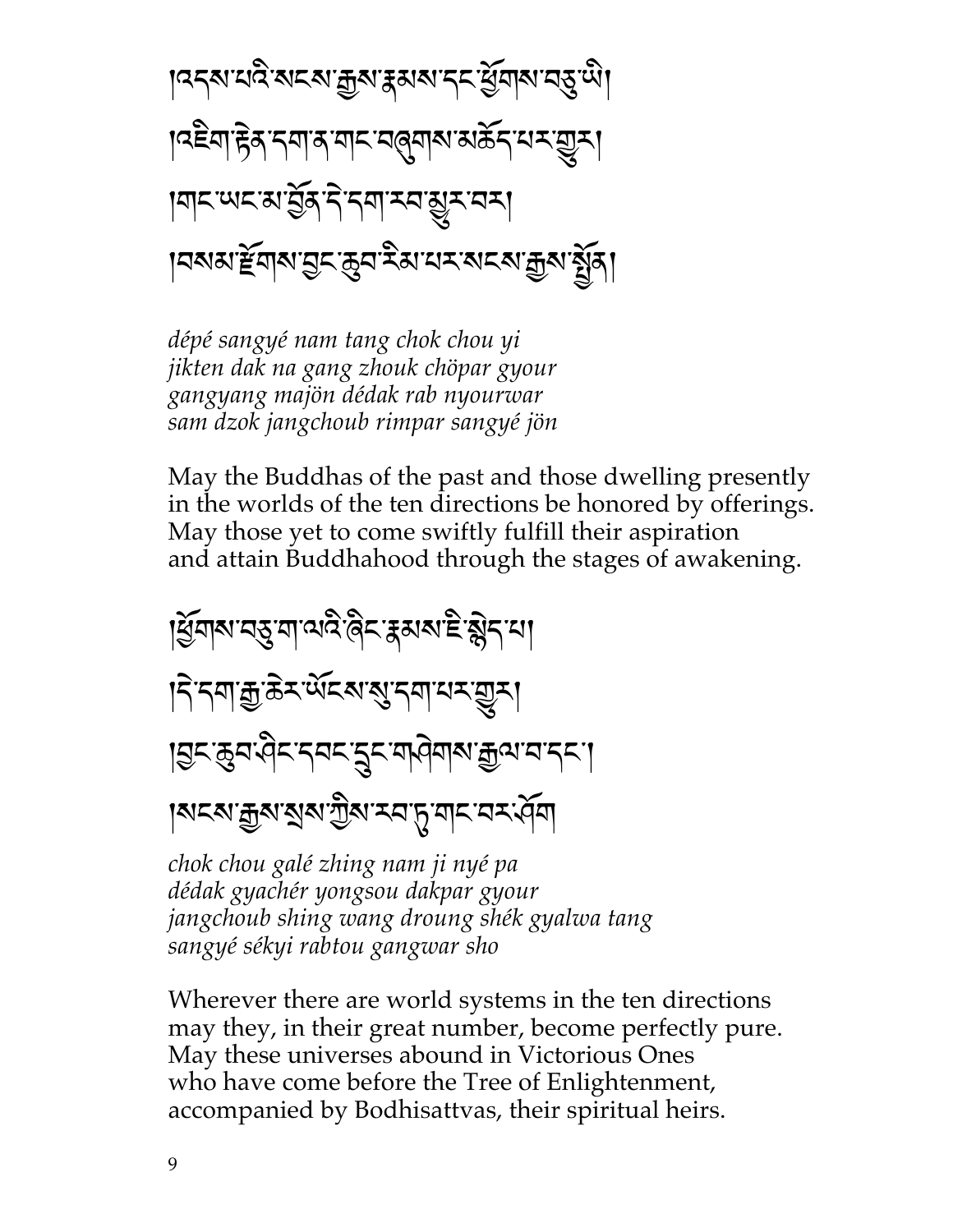chok chou'i semchen gang nam ji nyépa dédak taktou némé déwar gyour drowa küngyi chökyi dön nam ni tünpar gyour ching réwa'ang droub par sho

May each and every one of the manifold beings of the ten directions always be happy and healthy. May all beings find true purpose in the Dharma, and in harmony with this, may their hopes be fulfilled.



tsérab küntou chipo kyéwa na taktou dani rabtou joungwar sho

May I carry out the many forms of Enlightened Conduct, and remember past lives when experiencing each new one. During each successive death, transmigration, and rebirth, may I always embrace religious life, and renounce.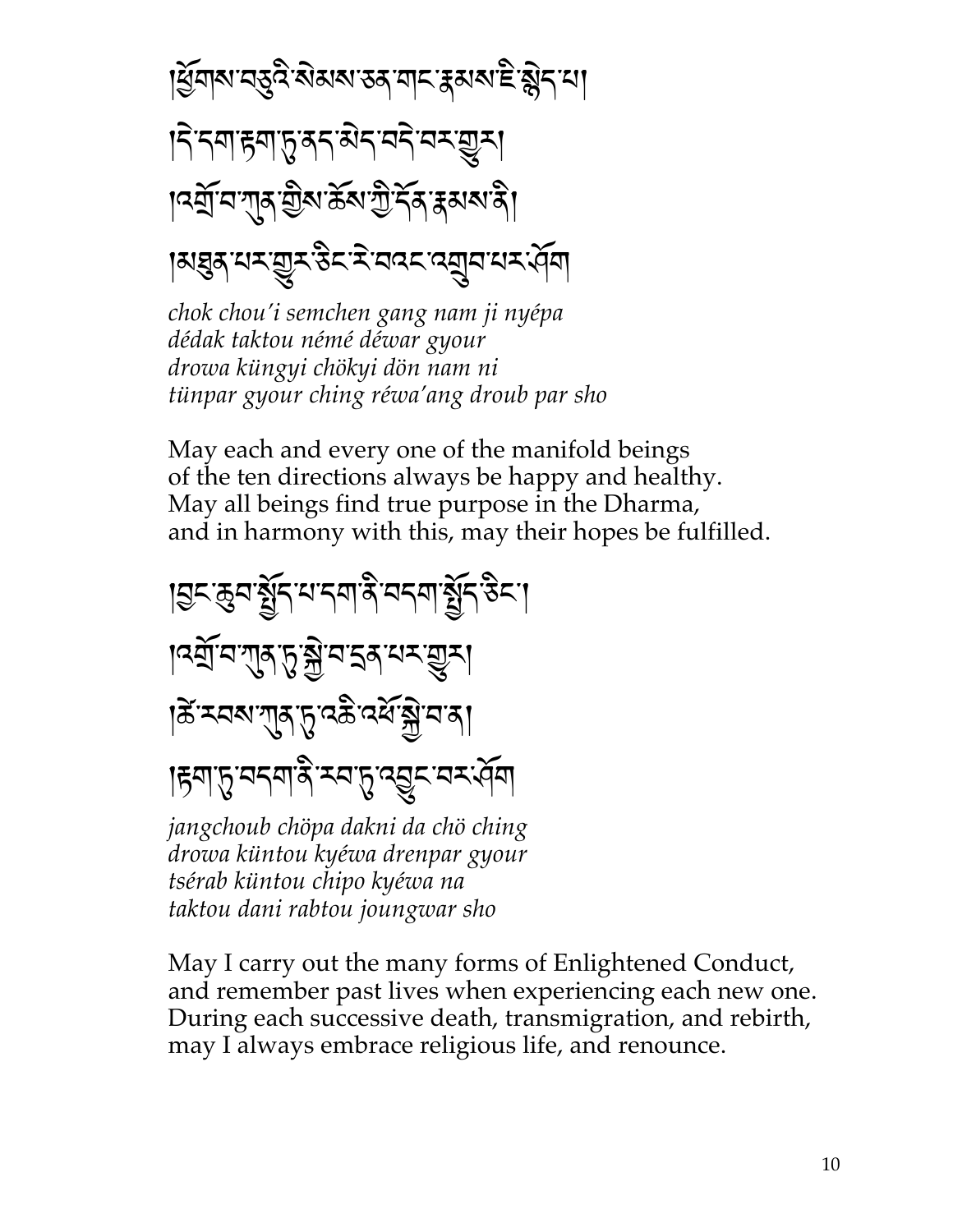| ক্ৰুণ ন শ্ৰুণ ক্ৰী চুম প্ৰাৰ্থ মুম দী निचन सुन्ध्रेर सालूहरू अस्ति। अप्रैन पुर्नु पुर्नु । |ৰ্কুণ'ট্ৰিমৰ'ৰ্কুন'থ'ই'মন'ৰ্অহৰ''ননা'থম্| 

gyalwa kün gyi jésou lob gyour té zangpo chöpa yongsou dzok jé ching tsültrim chöpa drimé yong dakpar taktou ma nyam kyönmé chöpar sho

Following the example of the Victorious Ones, may I fully accomplish Excellent Conduct, and may my moral behavior be flawless and pure. May I conduct myself faultlessly in all situations.

## । सुप्पे अन नन् यु नन् यार्कन होत अन् । **ॺॎॖॣॺॱ**ड़ॺॱॸॺॱॸॸॱऄॱऄॱॺॸॱड़ॺॺॱॸॸॱ । <u>বর্</u>মাবাশ্ম শ্রীষ্ণাস্নার উপের্যে বা १घठारा उन झन नुमन्या मोरा के रामसूत में।

lhayi ké tang lou tang nöjin ké droulboum dak tang miyi ké nam tang drowa kün gyi dra ké ji tsampar tamché kédou dagi chö ten to

May I communicate the Buddhadharma in every language known to sentient beings, the tongues of gods, nagas, djinns, trolls, and all languages spoken by humankind.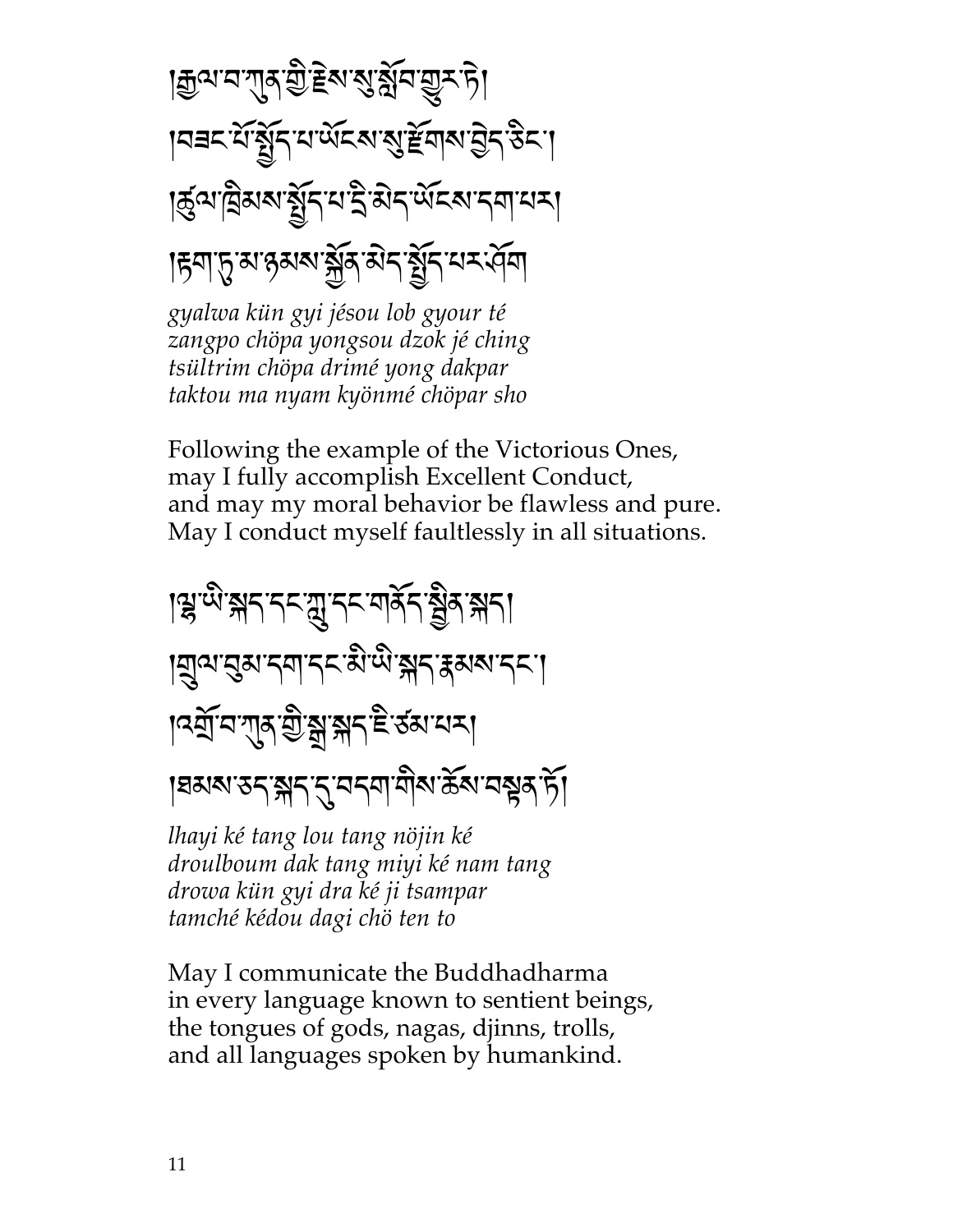déshing paröl jin la rab tsön té jangchoub semni namyang jé ma gyour dikpa gang nam dribpar gyourwa dak dédak malü yongsou jangwar sho

Gentle and wise, may I apply myself to the transcendent qualities of the paramitas, while never losing sight of awakening mind. As for all harmful acts that have resulted in veils, may they be entirely purified, without exception.

ๅฆฺฆฺॱॸड़ॱॶॕॺॱऄ॔ड़ॺॱय़ॸॣॸॖॱॻॖऀॱ**ฆ**ॺॱड़य़ॺॱय़ॺॱ यिवार्वेद वहेवा हेत वर्यो वाहसरा सुप्पदा ৼিশ্লুমশুর্নুক্রুমামীক্তবাৰ্মামানবিৰা हिन्न क्या सायर बेंग साया से दावर बाता

lé tang nyönmong dükyi lé nam lé dröl zhing jikten drowa namsou yang jitar pémo chü mi chakpa zhin nyida namkhar tokpa mé tar ché

May I be liberated from negative karma, disturbing emotions, and the actions of maras. Wherever there are world systems and beings, may I be like the lotus, not clung to by water, and the sun and the moon, unhindered in the sky.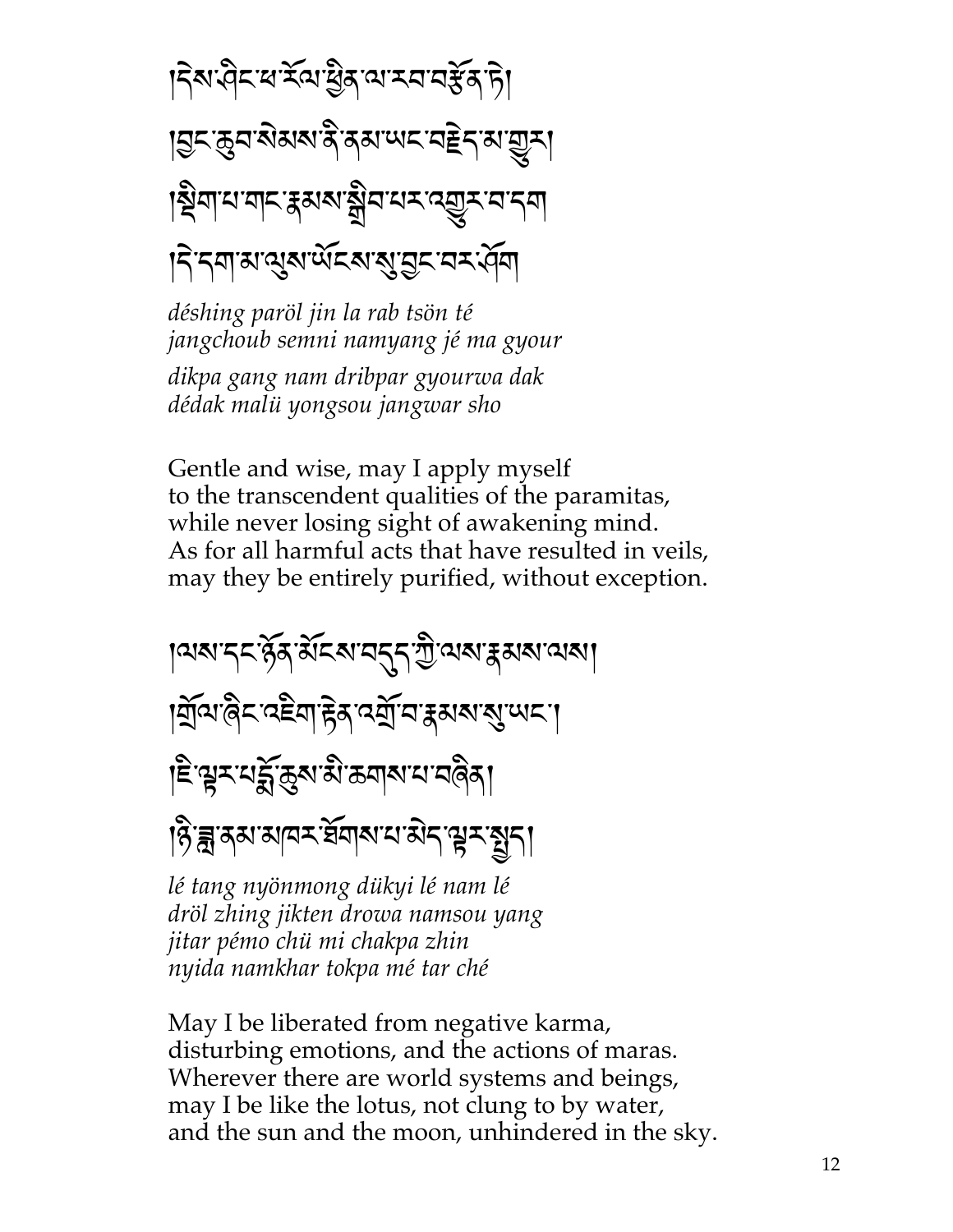zhingi khyön tang chok nam ji tsam par ngen song douk ngal rabtou zhiwar jé déwa dakla drowa kün gö ching drowa tamché lani penpar ché

Throughout each of the realms and in every direction, may I pacify all suffering of the unfortunate realms. May I establish all beings in happiness, and may I be of assistance to every one.

ड़ॎॸढ़ॖॺॷॕॗॸय़ॲड़ॺॷॾॕॺऻॺॱड़ॖॆॸॱड़ॆॸॱ । यबद संबुद्ध सम्बन्ध के स्वास्त्र हैद। ।ผันสามสุขาม 15 มี - ม ม ม ม jangchoub chöpa yongsou dzok jé ching

semchen dakgi chötang tünpar jouk zangpo chöpa dakni rab tön ching ma'ong kalpa küntou chöpar gyour

May I perfect the practice of Enlightened Conduct in accord with the various lifestyles of beings. May I fully exemplify Excellent Conduct, and continue to do so during all future eons.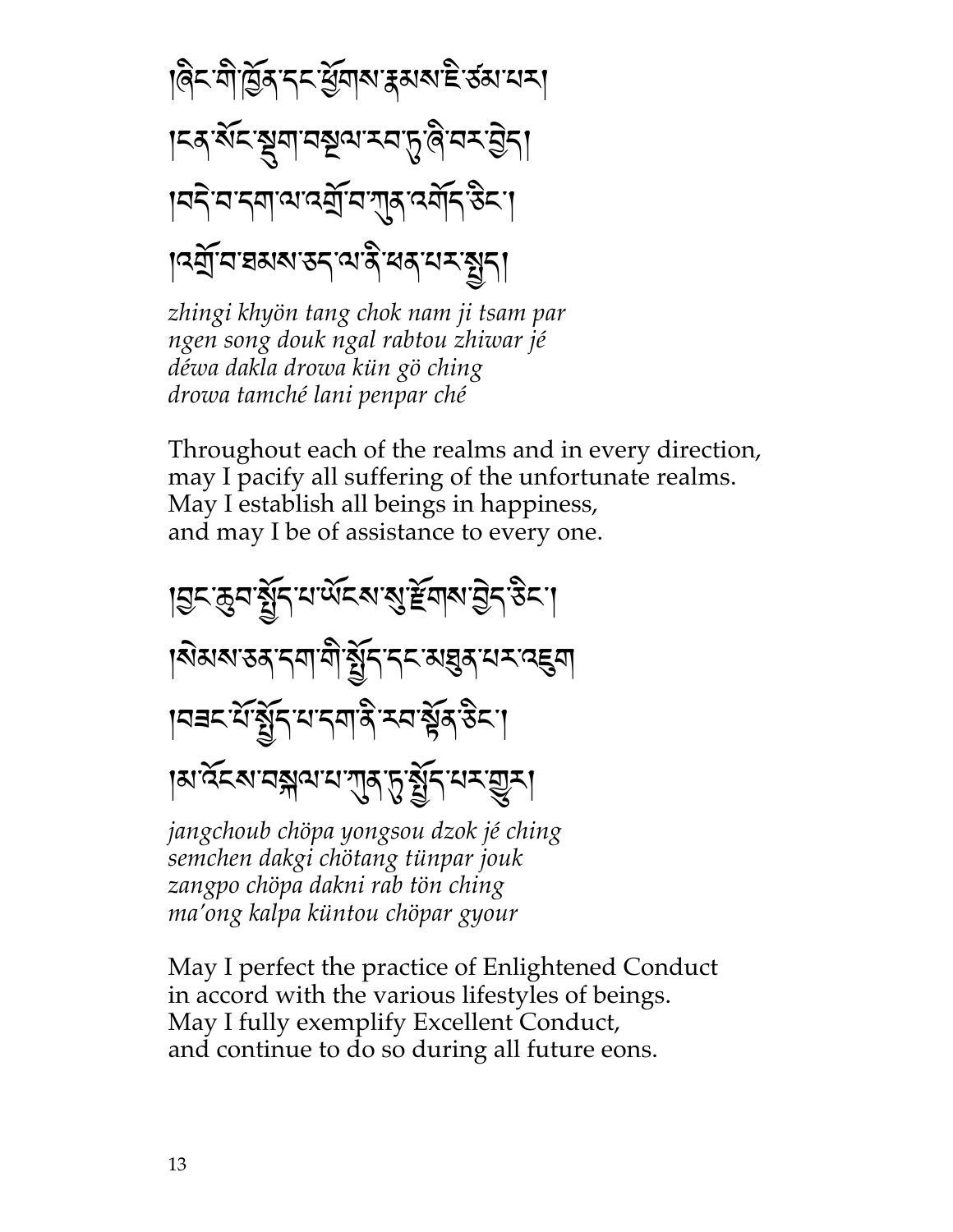k0+#-#m-]}+-+\$-13u\$=-.:-#\$-]}+-.k k+{-+#-+\$-,m-K#-\_p-8E}#=-.:-<}# k;v=-+\$-\$#-M1=-+\$-,m-={1=-<m=-<\$-k k]}+-.-+#-+\$-\*},-;1-#%m#-\_p-]+k

*dagi chö tang tsoungpar gang chöpa dédak tangni taktou drokpar sho lütang ngak nam tang ni semkyi kyang chöpa dak tang mönlam chik tu ché*

May I always be accompanied by those friends whose practice and conduct resemble my own. With regard to our body, speech, and mind, may all of our actions and prayers be as one.

|নন্নাঝ'ৰৰ 'নম্বৰ্নি'মন্ত্ৰ মুঁনাৰ মন্দি |ผสมพิวพิธี 25 - 25 25 25 26 26 26 27  $R$ ริ รุสารรมาติมาสุสาขรามิรุสาร

*dala penpar döpé drokpo dak zangpo'i chöpa rabtou tönpa nam dédak tang yang taktou trépar sho dédak dagi namyang yi mi young*

May I always encounter companions who exemplify Excellent Conduct and have my well-being at heart. May I never let these teachers down.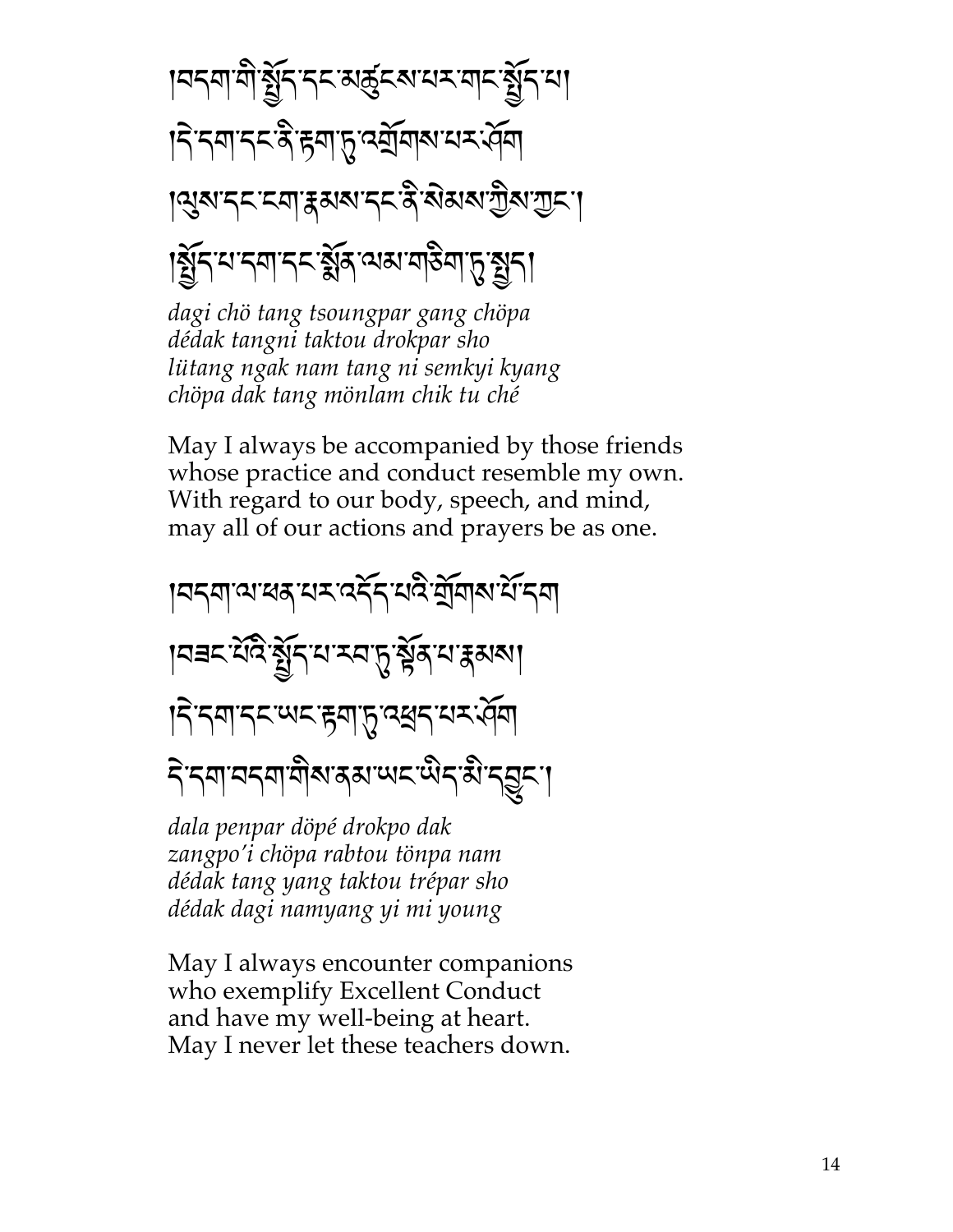sangyé sékyi korwé gönpo nam ngönsoum taktou dagi gyalwa ta ma'ong kalpa küntou mi kyowar dédak la yang chöpa gyachér gyi

May I always directly perceive the Victorious Ones: the Protectors and their entourage of Bodhisattvas. Throughout all future eons, may I never grow weary of honoring them with remarkably vast offerings.



ma'ong kalpa küntou chépar gyi

May I uphold the genuine Dharma of the Buddhas, and make Enlightened Conduct fully manifest. May I be perfectly trained in Excellent Conduct, whole heartedly continuing for eons to come.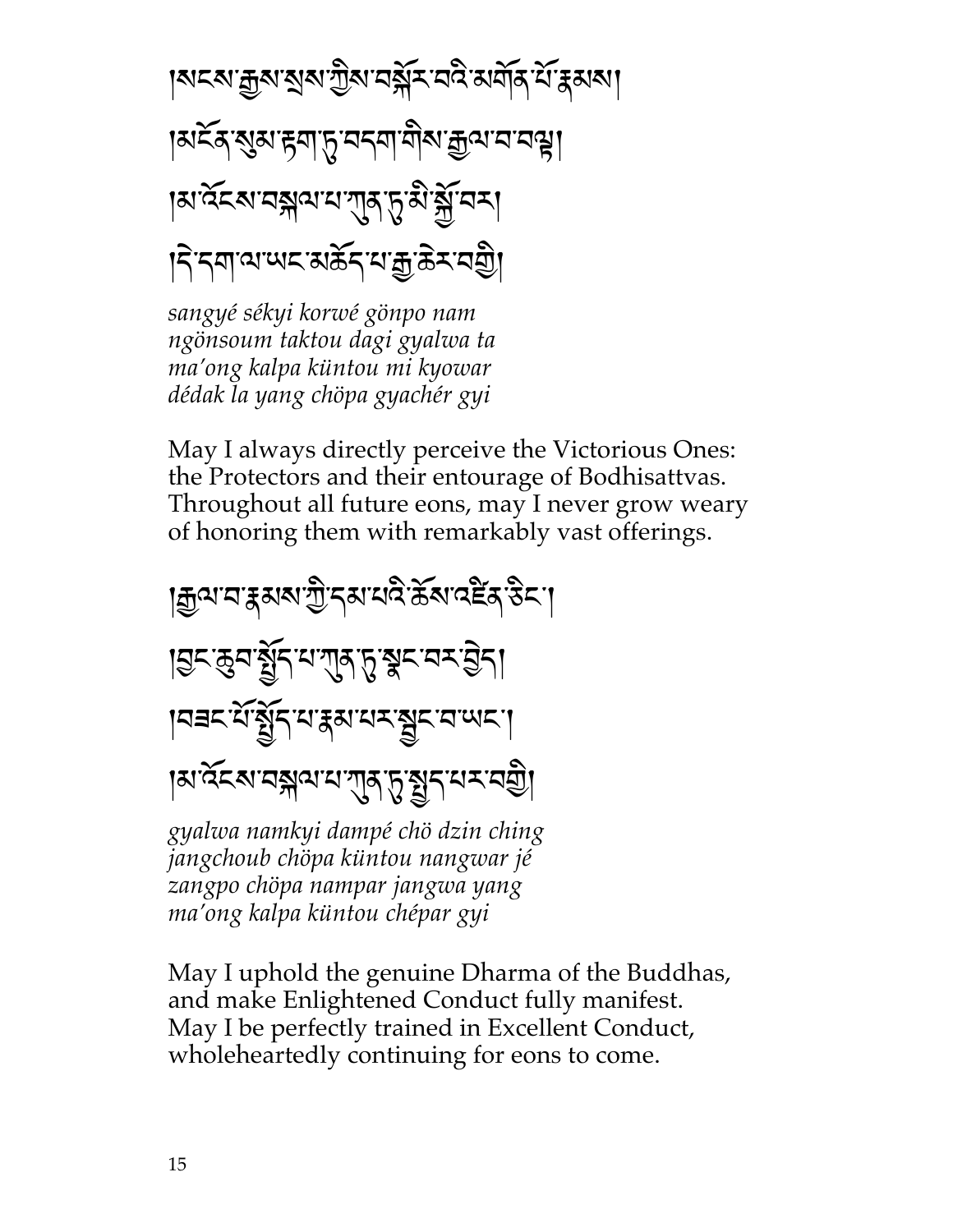|มีรุนยมมรรรุนรสุสัมสร । वर्षेद दयवाणे ज़ेवादवादे ये बद हेता |ਬਰਕਾਨ੍ਨ੍ਯ੍ਰੇਕਾਨ੍ਕਾਨ੍ਰੇਨ੍ਯ਼ਵੈੱਕ੍ਰਾੜ੍ਹਕਾਬਨਾਨ੍ਨਾ| । অঁৰ চৰ শ্ৰু হীষ্ট ব্ৰন্থ মৰ্ছন ন্মুমা

sipa tamché douyang khorwa na sönam yéshé dakni mizé nyé tab tang shérab ting dzin namtar tang yönten küngyi mizé dzö dougyour

Through all my existences, be they within samsara, may I acquire inexhaustible merit and wisdom. May these become a never-ending treasure of qualities: methods, superior knowledge, samadhi and liberation.



zhing dér samgyi mi khyab sangyé nam sangyé sékyi üna zhouk pa la jangchoub chöpa chö ching tawar gyi

Atop one particle, there are as many realms as atoms; in each pure realm, more Buddhas than can be imagined reside amidst Bodhisattvas, their spiritual heirs. May I see them and emulate their enlightened activity.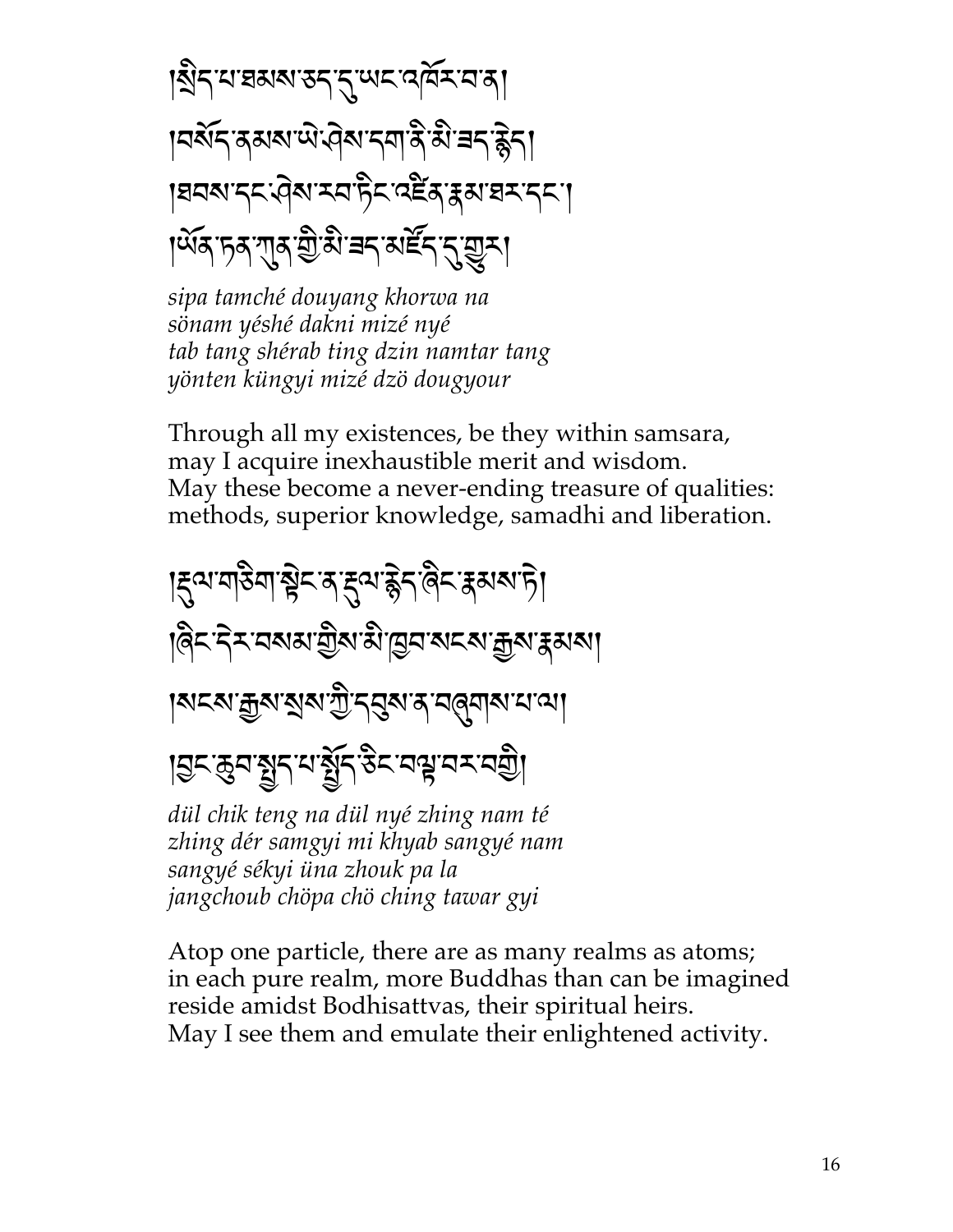निभूमयात्रुवाद्यवाद्यम् युवावाद्युप्पम् । |মুখ্যার্ট্রম্ম'ব্র্ম'নাম্ভম'র্ক্স'ম্বী <u>෦</u>ॺॸॺॱक़ॗॺॱक़ॗॱॺॾॕॱऀढ़ॸॱड़ॺॺॱक़ॗॱॺॾॕॱॸॸॱग़ ୲**བསྐལ་པ་རྱུ་མརོང་སྲོད་་རིང་རབ་ད་འ**૬ག

détar malü tamché chok sou yang tra tsam khyön la düsoum tsé nyé kyi sangyé gyatso zhing nam gyatso tang kalpa gyatsor chöching rabtou jouk

Likewise, in absolutely every direction, within the space on the tip of one hair, there are oceans<sup>1</sup> of Buddhas of past, present, and future, oceans of pure realms and oceans of eons. May I fully take part in this enlightened activity.

।याशुरू याउँया पात्र व्यया क्रु अर्कुद्रे सु सन् ग्रीषा |क्रुव्य'व'गुरु'न्डुद्रूप्'प्यद् 'व्यवा'द्गब्य'न्वा'या । दर्याय गात यो नवाय महान्या। |মহ্মাক্কুম'যা্মুহ'ম'ह्या'्तृ'दह्वया'ध्रू'यश्चै।

soung chik yenlak gyatso'i draké kyi gyalwa kün yang yenlak namdak pa drowa kün gyi sampa ji zhin yang sangyé soung la taktou jouk par gyi

The sound of one instance of the Buddha's speech, with its ocean of qualities, holds the pure range of harmonious expressions of all Victorious Ones; it is the very melody of each being's understanding. May I always engage in the speech of the Buddhas.

 $1$  The term "oceans" traditionally refers to unimaginably great quantities. 17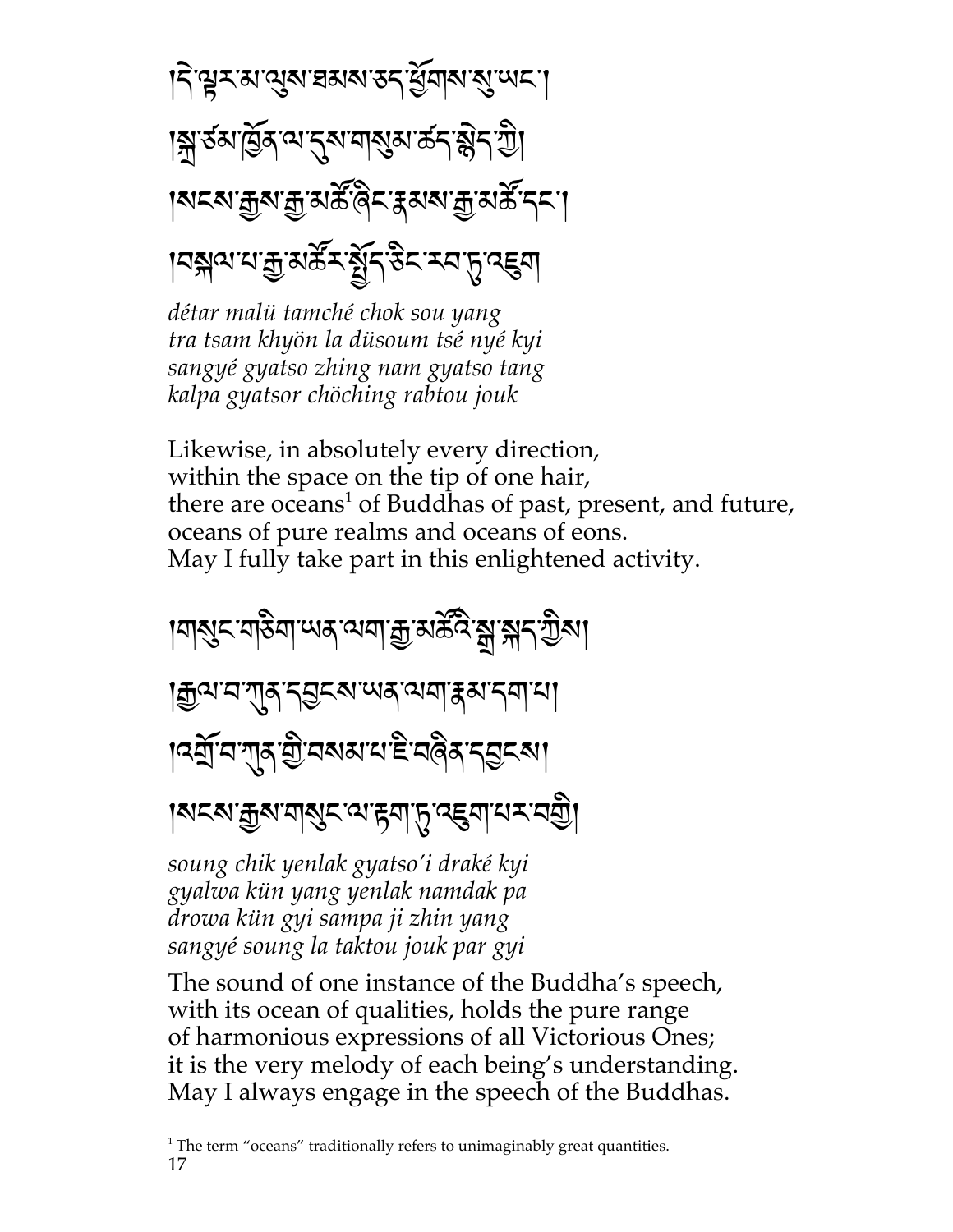। ব্ৰুণ শাৰ্থ্য শ্ৰদ্ৰীৰাৰ শেষ ক্ৰীজন প্ৰতিষ্ঠা কৰি বিধা <sub>।</sub>ৰেমিক্টেব্ৰেলে কৰা মন্দ্ৰ সম্ভিদ বাজিৰ। |ॸॆॱॸॺऻॺॖॏॱਘॸॱॺऻॺॗड़ॺॱॸड़ॗड़ॺॱऄॱॾॸॱॺऻ ह्निँप्षे श्लेवबार्गुबायदवार्गुद्र स्वातु दहवा

düsoum shékpé gyalwa tamché dak khorlo'i tsülnam rabtou korwa yi dédak gi yang soung yang mizé la lo yi tob kyi dakyang rabtou jouk

All Victorious Ones of past, present, and future fully turn the Wheel of Dharma in a variety of ways. Through the power of mind, may I also participate in the boundless expression of their melodious speech.

|มาส์คมาสุดามารมมารสาธุ์ตามสามสา ।ৠॸॱ<sup>ৡ</sup>ॺऻॱॺऻৡॺऻॱॺॖऻ॑ॺॱॼॸऺॴ॔ॱॼऀॱख़ॾऀॴॱय़ॾॱॼऺक़ॗॏ |ॺऻॸॱॴॸॱॸॠॺॱॺॱॸॣॺॱॺऻॷॺॱक़॔ॸॱॸॆॱॸॺऻऻ 

ma'ong kalpa tamché joukpar yang kéchik chiki dakyang jouk par gyi gang yang kalpa düsoum tsé dédak kéchik chashé kyi ni zhouk par ché

In a single instant, may I engage in all future eons which will be experienced. In just a split second, may I take part in any and all of the eons of the three times.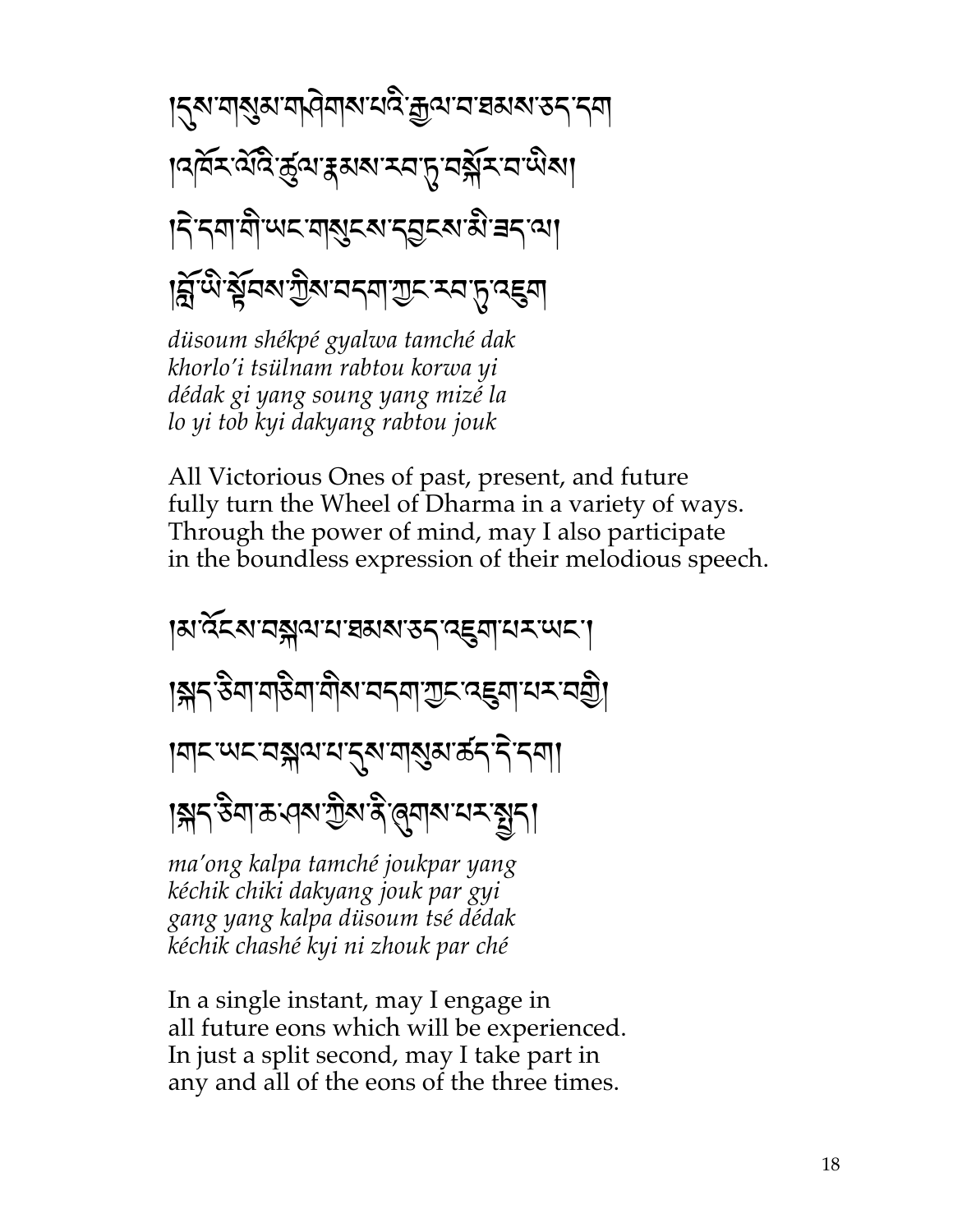ड़ॎॣॺॱॺऻॺॖॺॱॺऻऄॺऻॺॱय़ॱऄॱऄॱऄॸॱॺॊॱॺऻॸॱॎ |ॸॆॱॸॺऻॱऄॸॱऄॺऻॱॺऻऄॺऻॱॺॱॺॸऺॴॱॷऻ हिंबा हुन्नेन्न बोर्के युन्युत्पत्या ।ঝৣ<sup>੶</sup>য়য়য়ড়ৣয়ৼঢ়ড়ৢৼয়ড়ঢ়ড়ঢ়ঢ়ঢ়ড়ড়ড়৸ড়ড়৸ড়ড়৸

düsoum shékpa miyi séngé gang dédak kéchik chik la dagi ta taktou dédak gi ni chöyoul la gyoumar gyourpé namtar tobkyi jouk

In the space of a single moment, may I behold all lions among men of past, present, and future. May I continually engage in their field of experience through the power of illusion-like spiritual liberation.



gangyang düsoum dakgi zhing köpa dédak dülchik téngdou ngönpar droup détar malü choknam tamché dou gyalwa namkyi zhingi köla jouk

The clusters of galaxies of past, present, and future have all been established atop a single particle. Accordingly, in all directions, without exception, may I take part in the pure realms of the Victors.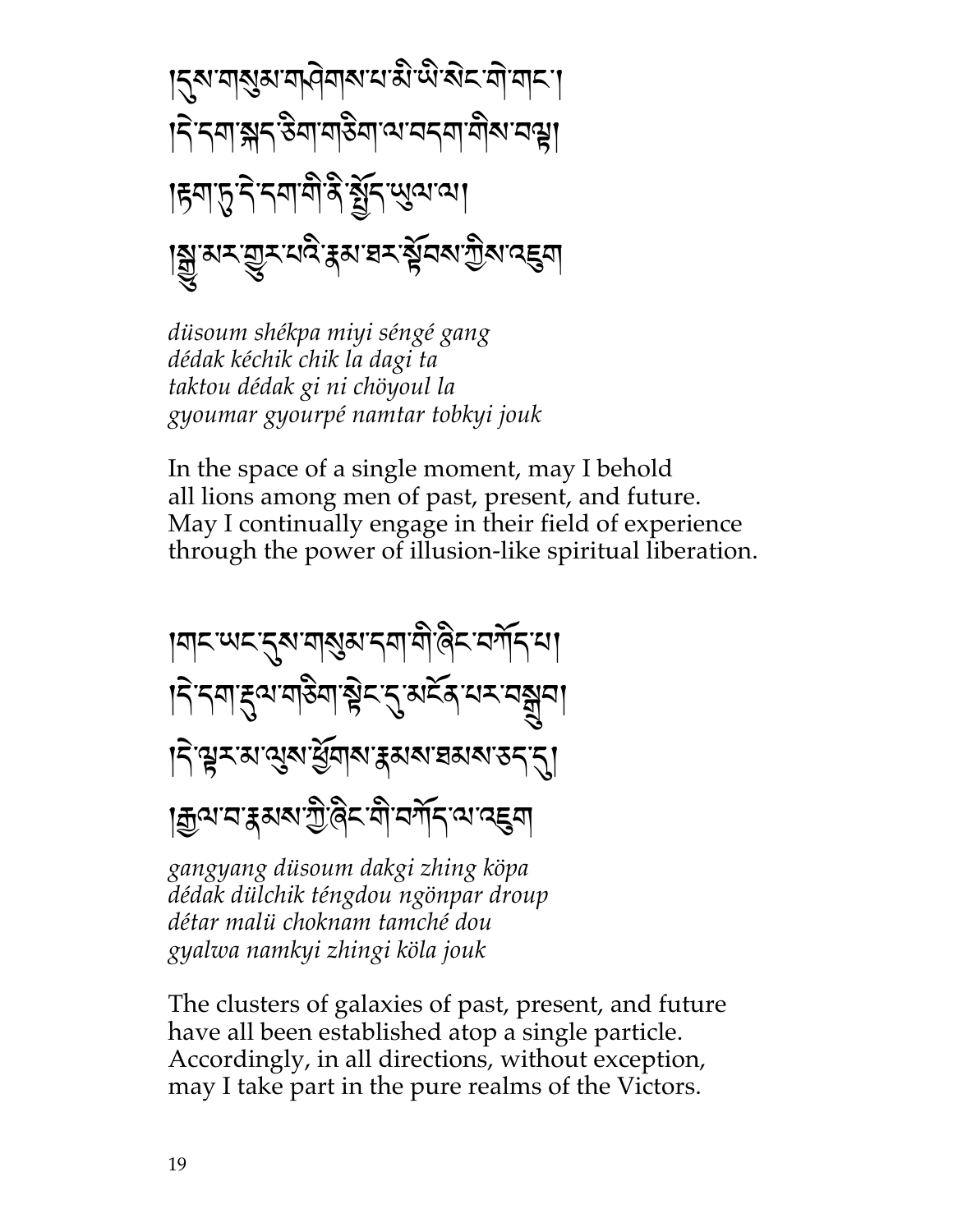विद्यालय संस्कृत उद्दया हेन सुरू या हेयया निन्नार् अयर वर्कर कुवर्षे यां वर्षे रा **।য়ৢৼৼৼ৾ঢ়৻ড়৸ৼ৸**৻৸ড়৻ড়৸ अर्याद यं गुरु शुद्ध दुवद्या अर्डवे।

gangyang ma jön jikten drönma nam dédak rimpar tsang gya khorlo kor nya ngen dépa rabtou zhita tön gönpo küngyi droungdou dachi-o

The Lanterns of the World who have yet to come will all, by stages, become fully enlightened, turn the Wheel of the Dharma, and demonstrate the state beyond suffering, ultimate peace. May I be in the presence of all those Protectors.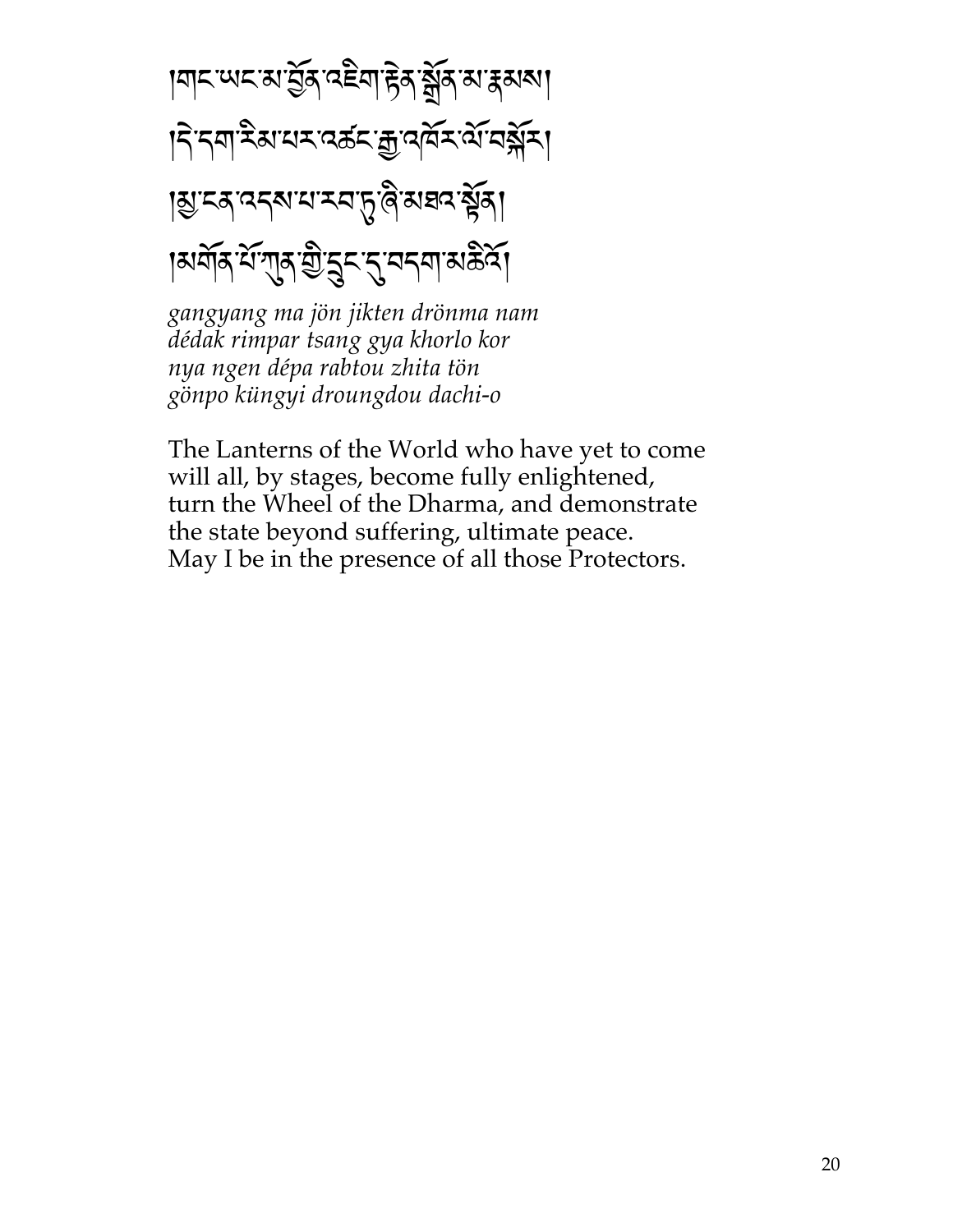| শুন নৰ মুম নই দ্ৰু ন্যুন মুমৰ ক্ষম নৰ |गुरु दय क्षे थे बेवायदे ब्रेंचब दवा दन्।  $\mathbb{K}\mathbb{R}\times\mathbb{R}$ ৰ্মীয় মন্ত্ৰীয়ৰ বিষয়াস্থ্য  $\mathbb{K}\left[ \mathbb{R}\right]$ মুদ্ৰামান্ত্ৰী বিধা  $\mathbb{K}\mathbb{R}$ ्त्रियो वर्दे वर्द्धन् उत्तरा सुवत्य द्वयान्त्र  $\mathcal{E}[\mathcal{E}_\mathcal{A}]\leq \mathcal{E}[\mathcal{E}_\mathcal{A}]\leq \mathcal{E}[\mathcal{E}_\mathcal{A}]\leq \mathcal{E}[\mathcal{E}_\mathcal{A}]\leq \mathcal{E}[\mathcal{E}_\mathcal{A}]\leq \mathcal{E}[\mathcal{E}_\mathcal{A}]\leq \mathcal{E}[\mathcal{E}_\mathcal{A}]\leq \mathcal{E}[\mathcal{E}_\mathcal{A}]\leq \mathcal{E}[\mathcal{E}_\mathcal{A}]\leq \mathcal{E}[\mathcal{E}_\mathcal{A}]\leq \mathcal{E}[\mathcal$ kgarxa aan 55 berasa akan 50 alam |त्रुम् क्रुयः स्रैयब्गः क्षया अन्य अप्रस्थान् अप्रस्थान् अप्रस्थान्

*künné nyourwé dzoutrül tob nam tang künné goyi tékpé tob dak tang küntou yönten chöpé tob nam tang küntou khyabpa jampa dak gi tob küntou géwé sönam tob nam tang chakpa mépar gyourwé yéshé tob shérab tab tang ting dzin tob dak gi jangchoub tob nam yangdak droubpar jé*

By virtue of the powers of miraculous swiftness, the powers of the manifold approaches of the yanas, the powers of practice endowed with all qualities, the powers of omnipresent lovingkindness, the powers of perfectly virtuous goodness, the powers of unbounded timeless wisdom, the powers of knowledge, means, and deep meditation, may I truly achieve the many powers of awakening.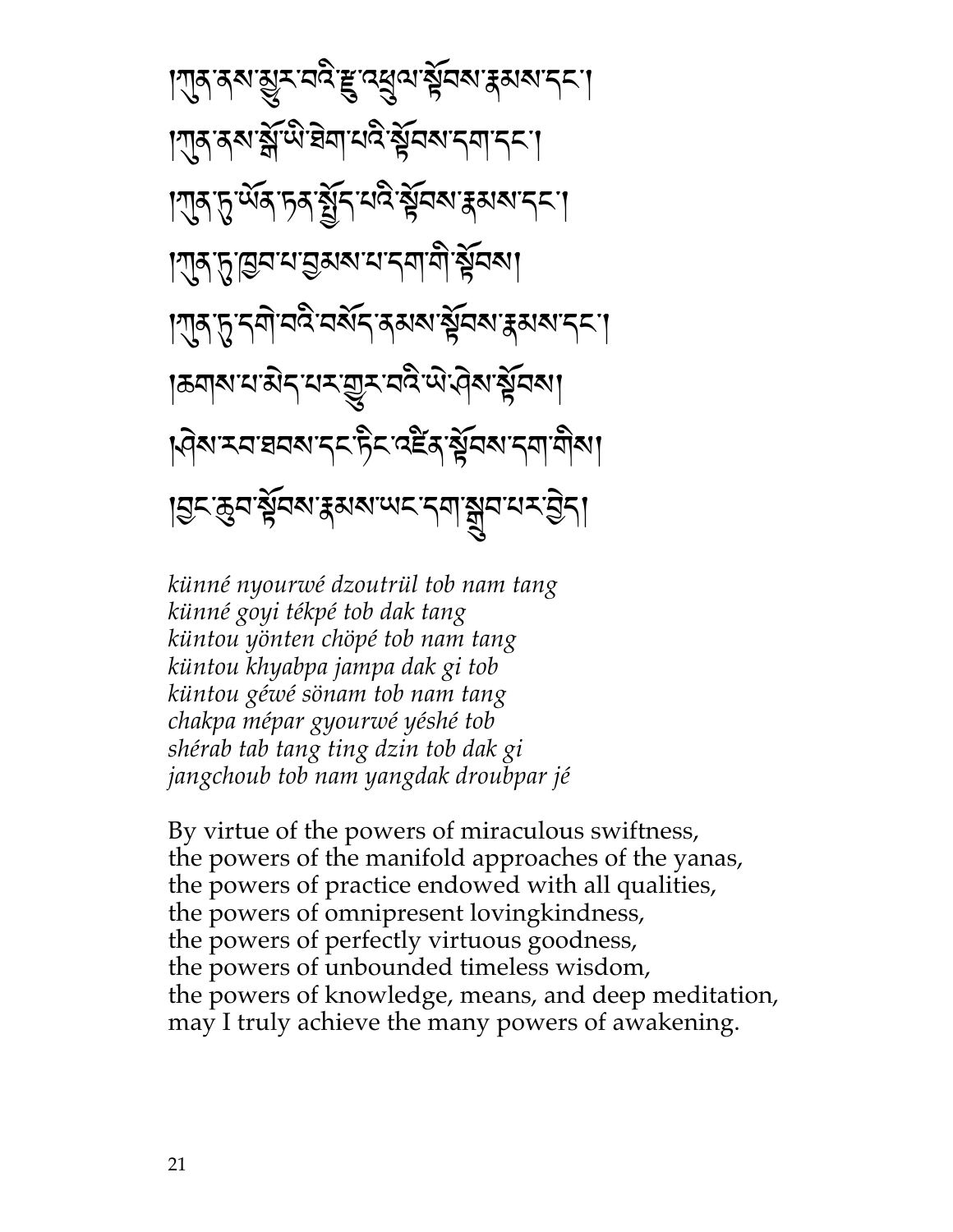१२७ गुन्ध्रुं देवा द्वाराज्ञा पुर्द्या पुर्द्या पुर्द्या पुर्द्या हिंद सेंदर सेंचर हमया गुरु दुर्दसय यम हेन्। ।<mark>नर्न्य क्रूंचबाद्य क्रॅंचबाद्यन् रूप हेर</mark>्ट्रा  $\|A\|=\sqrt{2\pi\sum_{i=1}^N\sum_{j=1}^N\sum_{j=1}^N\sum_{j=1}^N\sum_{j=1}^N\sum_{j=1}^N\sum_{j=1}^N\sum_{j=1}^N\sum_{j=1}^N\sum_{j=1}^N\sum_{j=1}^N\sum_{j=1}^N\sum_{j=1}^N\sum_{j=1}^N\sum_{j=1}^N\sum_{j=1}^N\sum_{j=1}^N\sum_{j=1}^N\sum_{j=1}^N\sum_{j=1}^N\sum_{j=1}^N\sum_{j=1}^N\sum_{j=1}^N\sum$ 

*lékyi tobnam yongsou dak jé ching nyönmong tob nam küntou jompar jé dükyi tob nam tob mé rab jé ching zangpo chöpé tobni dzokpar gyi*

May I completely purify the powers of karma, fully defeat the powers of the afflictions, utterly disable the powers of the maras, and bring the power of Excellent Conduct to perfection.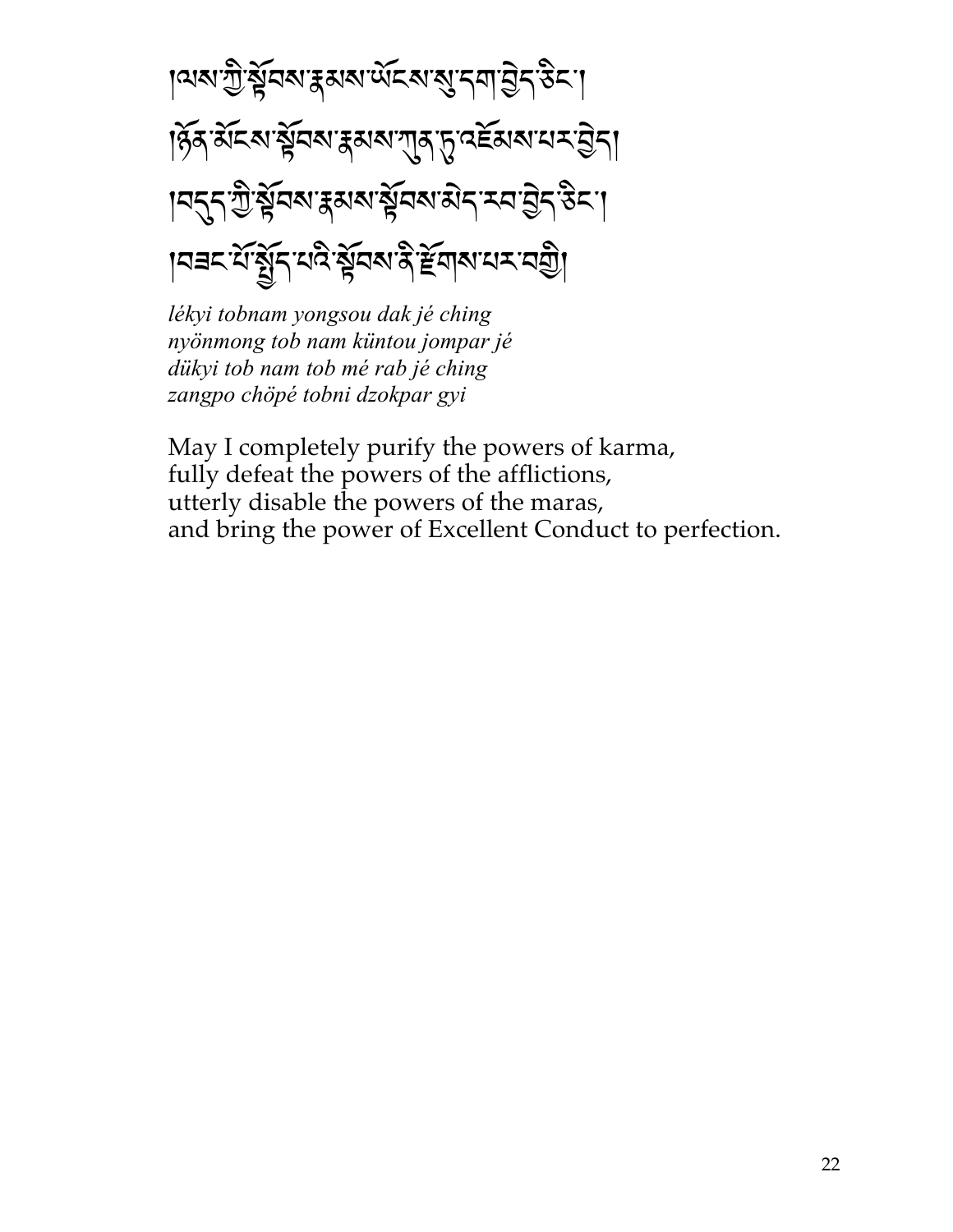<u>।</u>बेन द्रव्याकु अर्के द्रव्यायमन्त्र्याञ्चेन उन्या |মযমাত্তমক্কু অৰ্স্ক'নমানী ব্লকামে অৰ্মুত্ৰা |శ্లేశాశిశాశిశ్వేధి ప్రాథం  $|$ ঞ্জি:প্ৰিমক্ৰু অৰ্ক্ষ মন্দ্ৰ মুখ্য মন্দ্ৰ স্বীকা  $|\widetilde{X}^{\prime}_1\widetilde{X}^{\prime\prime}_2\widetilde{X}^{\prime\prime}_3\widetilde{X}^{\prime\prime}_4\widetilde{X}^{\prime\prime}_5\widetilde{X}^{\prime\prime\prime}_5\widetilde{X}^{\prime\prime\prime}_6\widetilde{X}^{\prime\prime\prime}_7\widetilde{X}^{\prime\prime\prime}_7\widetilde{X}^{\prime\prime\prime}_7\widetilde{X}^{\prime\prime\prime}\widetilde{X}^{\prime\prime\prime}_7\widetilde{X}^{\prime\prime\prime}\widetilde{X}^{\prime\prime\prime}_7\widetilde{X}^{\prime\$  $|\widetilde{\mathbb{X}}$ ৰ্মশ্মাক্ৰু অৰ্ক্ষিত্ৰ মৃদ্দিৰ্ঘৰ অধ্যয়ন |মহমান্নুমান্নু মৰ্দ্ৰ মন্দ্ৰ মৰ্চ্ন বিদ্ৰা  $|$ ମବ୍ଲାଦାଧ୍ୟ ହି $\mathbb{R}$ ର୍ୟାକ୍ତ $\mathbb{R}$ ନ୍ୟିକ୍ରମ $\mathbb{R}$ ାମ୍ବ $\mathbb{R}$ 

*zhingnam gyatso nampar dak jé ching semchen gyatso dakni nampar dröl chönam gyatso rabtou tong jé ching yéshé gyatso rabtou gompar jé chöpa gyatso nampar dak jé ching mönlam gyatso rabtou dzokpar jé sangyé gyatso rabtou chö jé ching kalpa gyatsor mikyo chépar gyi*

May I totally purify oceans of realms, entirely liberate oceans of beings, clearly behold oceans of Dharma, wholly integrate oceans of wisdom, patently clarify oceans of conduct, perfectly fulfill oceans of aspirations, honor oceans of Buddhas with my offerings, and practice tirelessly during oceans of eons.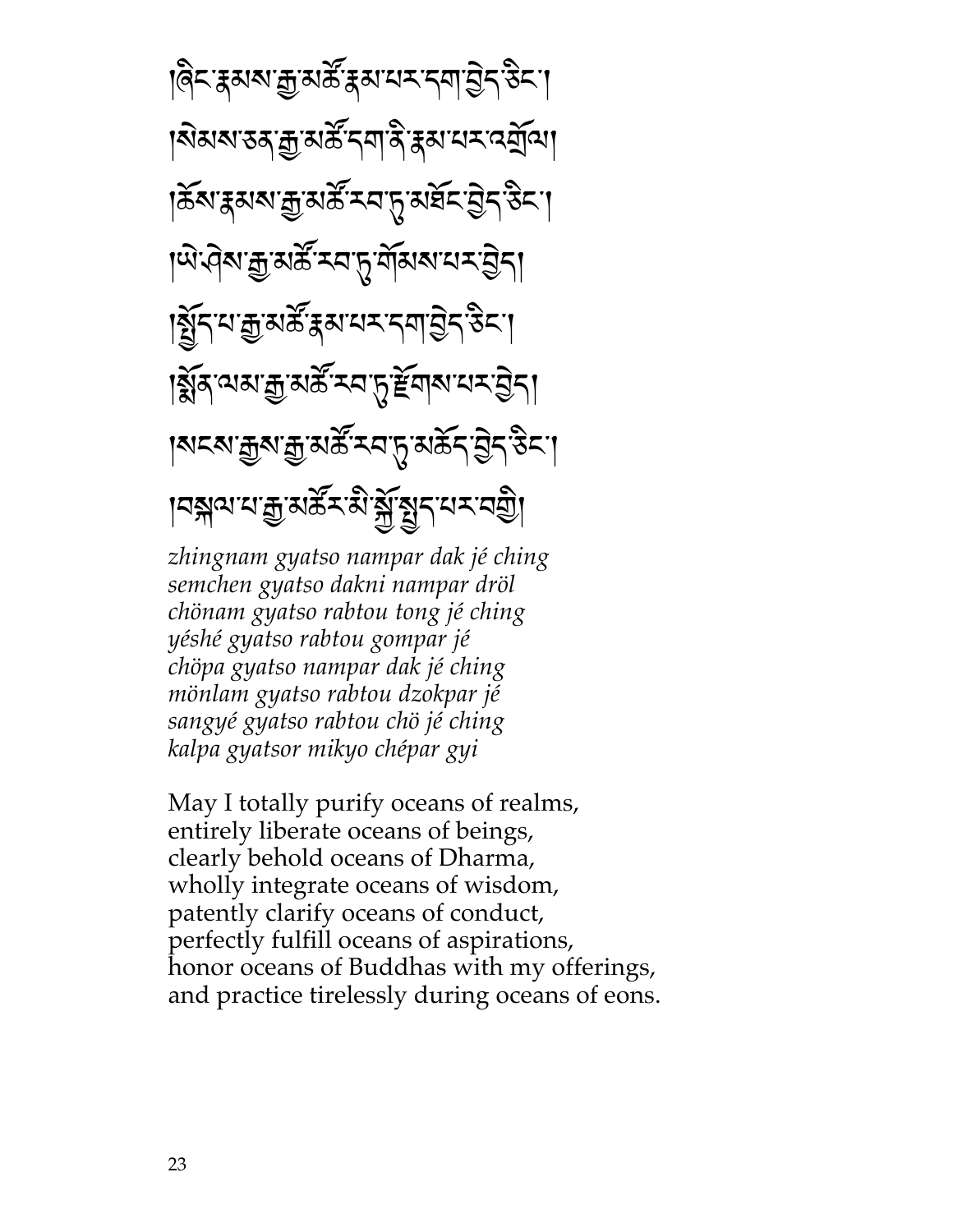|मादायदात्रामाराज्ञामानेमारायदे:क्रुवावायो। |নaন যঁপুঁৰ মন্ত ডুন নন নাক্স ৰশ |ने गुरु ननगणीरा अालुरु हेवारा मन्यु

gangyang düsoum shékpé gyalwa yi jangchoub chöpé mönlam jédrak nam zangpo chöpé jangchoub sangyé né dé kün dagi malü dzok par gyi

Once I have awakened and attained Buddhahood by means of the practice of Excellent Conduct, may I fulfill all special wishes of Enlightened Conduct expressed by Victorious Ones of past, present and future.

## । দ্রুন্ম ন শ্র<u>ব্র ব্রা</u>ন্স দ্রী ব্রান্স না ।ॺॸॎॱॺऀॱऄॸॱदॆॱग़॒**ॸॱ**ॸॖॱॺॾॸॱढ़॓ॺॱड़ॖॖॖॖ ।মানম'ম'ন়'ন্ন'মৰ্ক্তুনম'মমন্ত্ৰুন'মন্ত্ৰ'ষ্ট্ৰম্ १८बो व दे दया वसरा उद र व ह वया

gyalwa küngyi sékyi toubo pa gangi ming ni küntou zang zhé ja khépa dé tang tsoungpar chépé chir géwa didak tamché rabtou ngo

The eldest son of the Victorious Ones is known as Samantabhadra, the All-Excellent. In order to equal his masterful skill, I perfectly dedicate all forms of merit.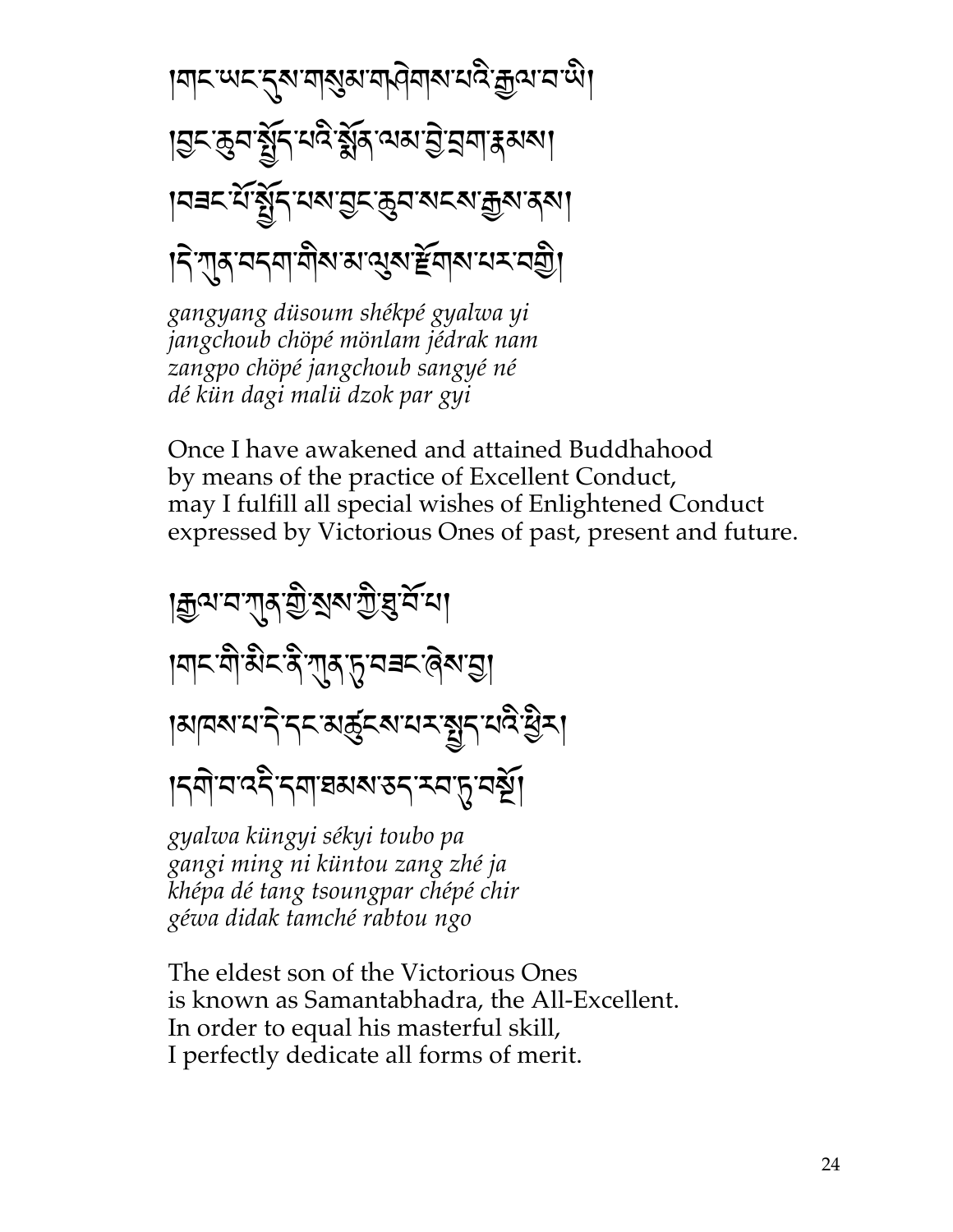।ॶॺॱॸॸॱॸॺॱॸॸॱ<sup>ख़ऀ</sup>ॸॱॻॖॸॱड़ॺॱॸॺॱऄॸॱ<u>ॱ</u> ड्विं मन्या इस दमाले र इस अध्य दिन दिन ๚ฐ์ฯฯ ฯระ นั่นๆผนวัวว่า |देख्दर वदवा गुरू दे दर अर्दुर अधर पेवा

lü tang ngak tang yi kyang namdak ching chöpa namdak zhingnam yongdak tang ngowa'ang zangpo khépa chi drawa dédrar dakyang détang tsoung par sho

May I be comparable to Samantabhadra: his utterly pure body, speech, and mind, his totally pure conduct, perfectly pure realms, and superior skill in dedicating merit.

## | गुरु दब दबी व वचन ये बेंद यवे हैन्। । उद्यानयवाद्यो क्षेत्र वारा सुनायमान्यी। <sub>|</sub>য়<sup>৻</sup>ঽঽয়ৼঽৠৢৢয়৻ৼ৻য়৾ঀঢ়ৢ৻ৼৢ৻ৼ৻ৼ৻৸ |दे प्राया अप स्वाय प्रायक्षी

künné géwa zangpo chöpé chir jampel gyini mönlam chépar gyi ma'ong kalpa küntou mi kyowar déyi jawa malü dzokpar gyi

So as to completely achieve excellent goodness, I will carry out Manjushri's aspiration prayers. Continuing tirelessly throughout future eons, I will accomplish every last one of his activities.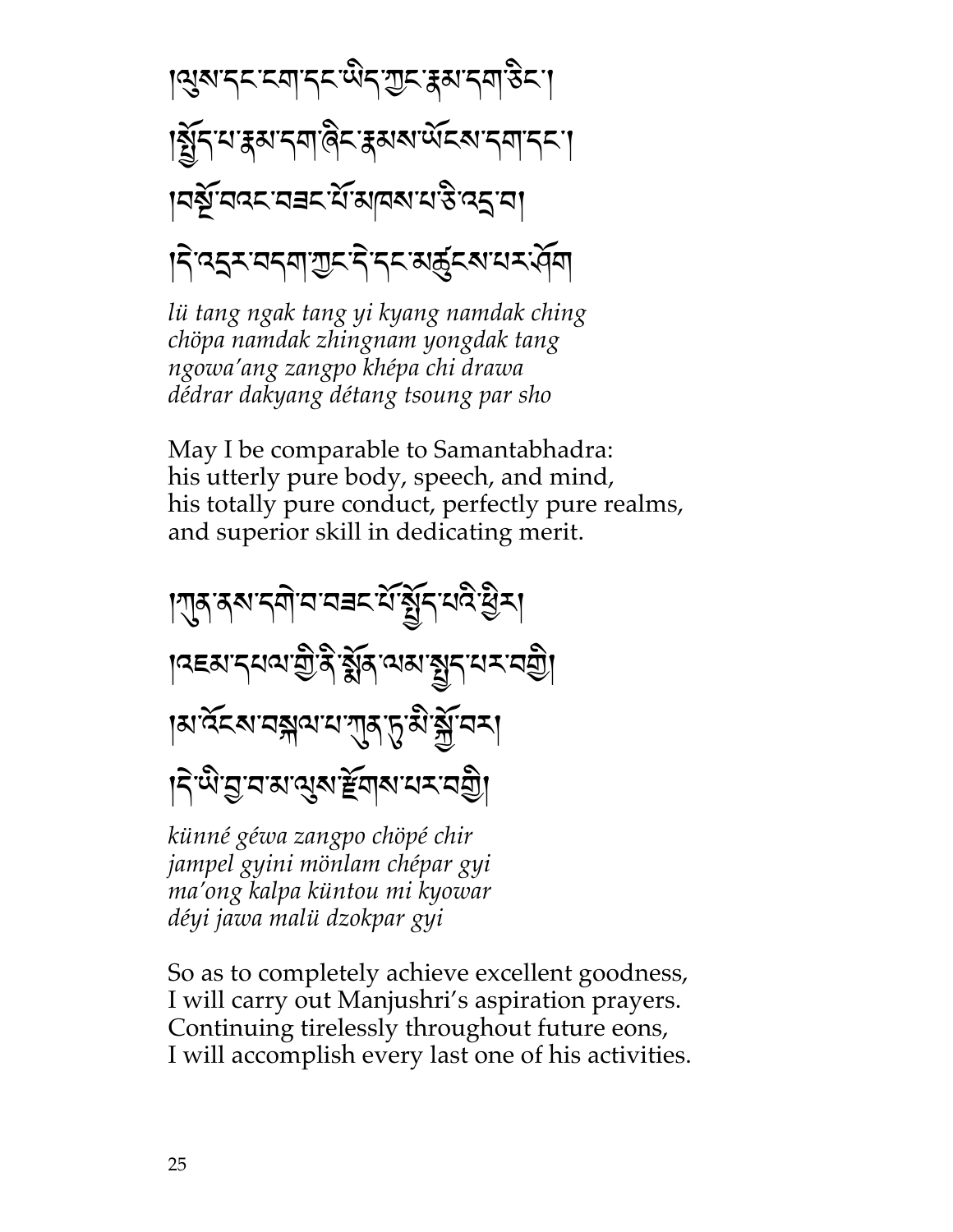chöpa dakni tséyö magyour chik yönten nam kyang tsézoung mépar sho chöpa tsémé pa la né né kyang dédak trülpa tamché tsalwar gyi

May my actions be free of limitations, and my qualities also be without bounds. May I remain engaged in activities beyond measure, and may I come to know all of their manifestations.

|ਨਕਾਕ||ਸਕੈ'ਕਬਨ'ਬੁੱਧ|'ਗੁਨ'ਪ'ਛੇ ਰੱਕਾਧਨ| ห้มมมรสุ มหูมมรรม พร ริ สติส กิ हिन्छा यश्य द्व हेर्द्र संदर समय यूरया 1959 मी यूरि या राजधर पर दे उठा या

namkhé tartouk gyourpa ji tsampar semchen malü tayang dé zhin té ji tsam lé tang nyönmong tar gyour pa dagi mönlam tayang dé tsammo

There are countless beings, as limitless as the very confines of the endless sky. Whatever their karma and afflictions may be, may my wishing prayers encompass them all.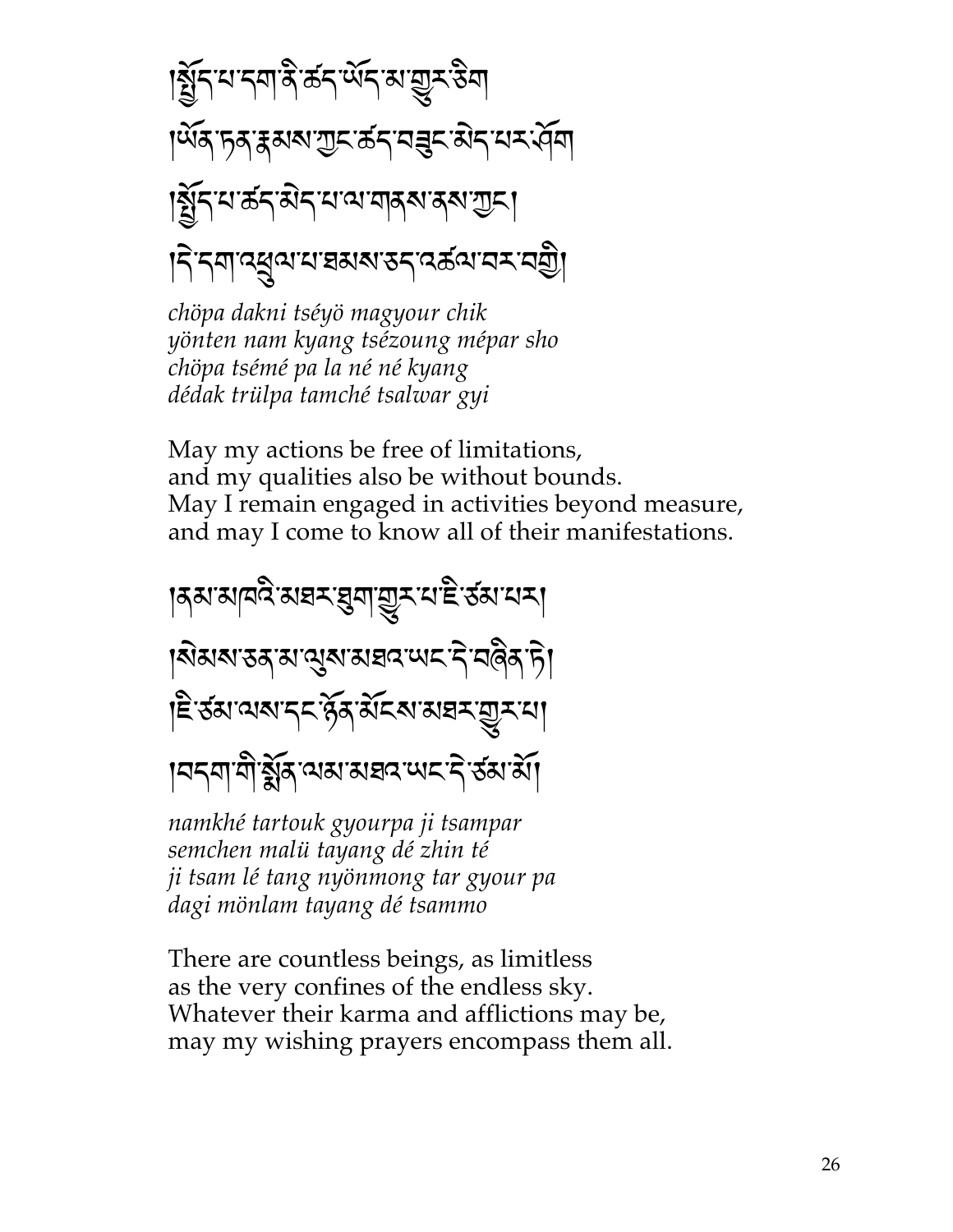ฅॸॎॱॴड़ॱॶॗॕॺऻॺॱॳड़ऀड़ॱॖॳॗड़ॱॳॴॴॾॳॎॱॴॴॴ <sub>୲</sub>ঽৢ৾৾ৼ<u>ড়৶ঢ়</u>ঀ৾ৼঀৼ৻৸৻৸৻৸৻ড়৻ **ॗॎॱॸ**ड़ॱख़ऀॱऄॱय़ॸॆॱय़ॺॆॱॺॾॕॺॱॾॺॺॱॻॖड़ॱॱ |देऽ:मैं दुव:ब्लेऽ'वङ्गवाद्यराख्यावावबा ।শ**ৃত্ৰাৰ অৰ্থসক্ৰী শ্ৰ**ণস্থাৰ সম্ভিতি বি ड़ॎॸफ़ॣॺॴक़ॕॺॵॎॾॴॷॱॸॺॱॶॕॺॱॷॸॱ १२७ उेवा उठा पाद दद याञ्चेत यात्रे। ।নৰ্থন ৰ্মৰান্ম নাই মৰ্ক্ৰণ দূত্ব ব্ৰুমৰ্শ gangyang chokchou'i zhingnam tayé pa rinchen gyen té gyalwa nam la pül lha tang miyi déwé chok nam kyang

zhingi dül nyé kalpar pülwa wé gangi ngowé gyalpo di tö né jangchoub chokgi jésou rab mö shing len chik tsam yang dépa kyépa ni sönam dampé choktou di gyour ro

We may embellish the infinite realms of the ten directions with precious gems and present them to the Victorious Ones; we may offer the finest pleasures of gods and humans during as many eons as there are atoms in the universe. Even so, paramount indeed is the exceptional merit of those of us who have heard this King of Dedications, are truly determined to pursue supreme enlightenment, and give rise to genuine faith, be it just for a moment.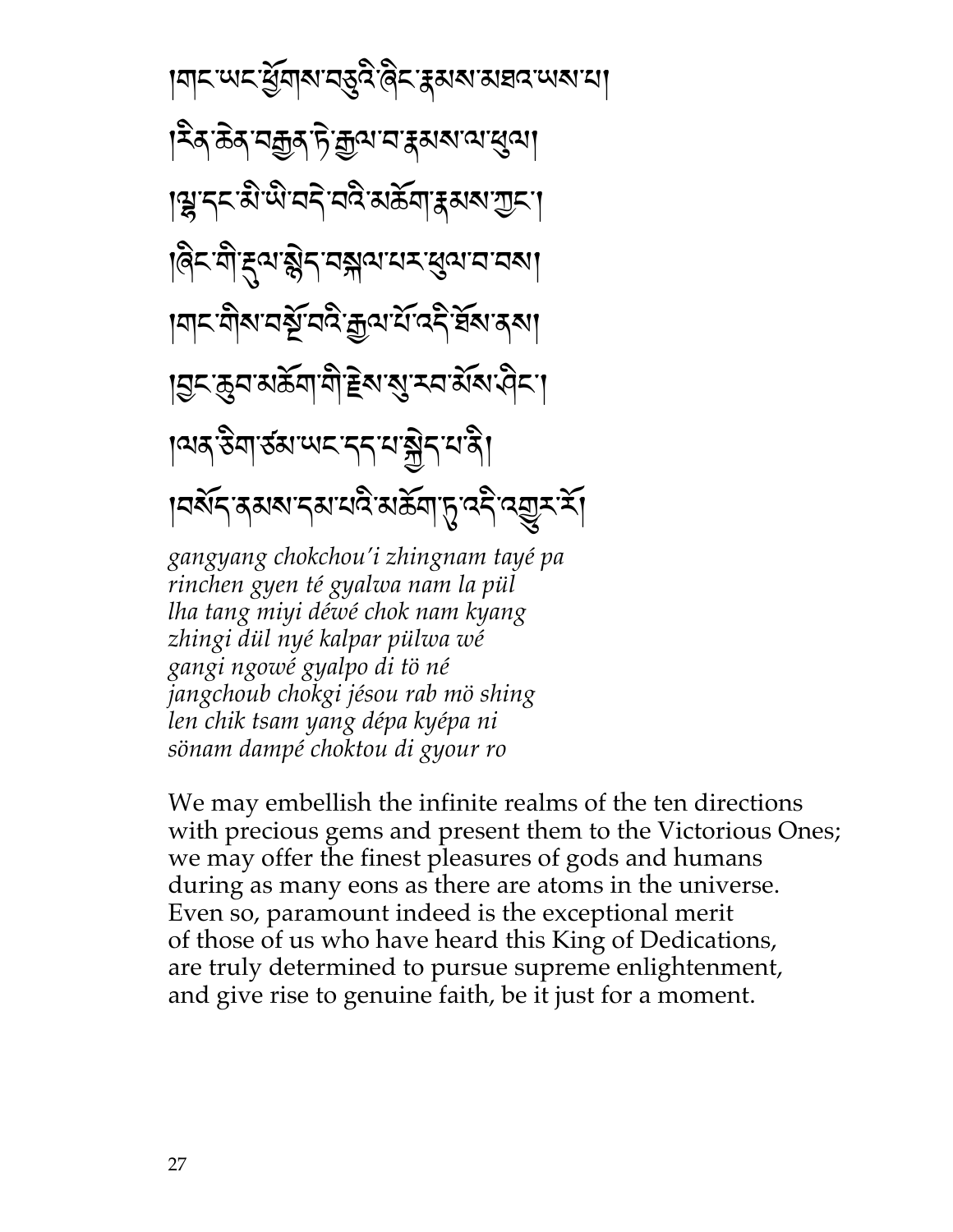$$
|\mathcal{A}|\leq \mathcal{A}|\leq 2
$$

gangi zangchö mönlam di tab pé déni ngen song tamché pangpar gyour déni drokpo ngenpa pangpa yin nangwa tayé déyang dé nyour tong

Those who practice this Prayer of Excellent Conduct will turn away from rebirth in the lower realms, sever all ties to unwholesome companions, and promptly behold Amitabha, Infinite Light.

#### निन्नार्हेन याम्बद्धेन वने वमवर्हे। हिन्देव्दरप्पददिन्यालेवारायरवेदा एस् सम्बद्धिंदे सद्धियन् । निन्नयाद्रैद सेंद से बेंबार ने बढ़े द्यू ना

dédak nyépa rab nyé déwar tso mitsé diryang dédak lékpar ong küntou zangpo déyang chi drawar dédak ringpor mitok dézhin gyour

They will be perfectly comfortable and lead happy lives; in this lifetime as well, comfort and happiness will reign. Without delay, they will become similar in every way to Samantabhadra, the All-Excellent One.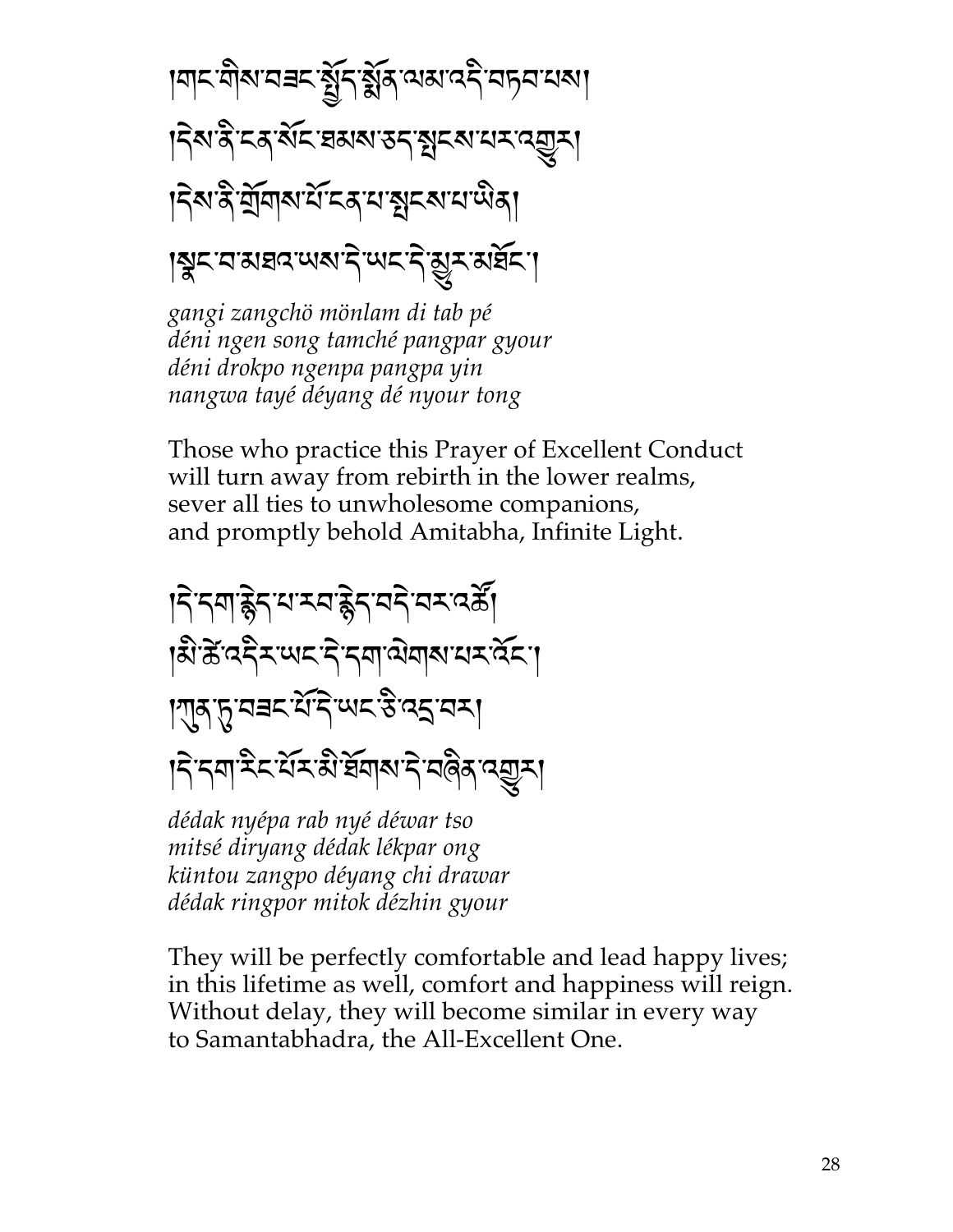<sub>|</sub>মৰ্ক্ৰমম'ৰীব'শ্ৰু'ৰ্ম'ববা'মী'ষ্ট্ৰমা'ম'ক্কমমা **ๆๆ< ติม มิ ดิม รุสร ติม จูม ม รุ**ศ |दे प्रथानचर संसुद्र साददे नई दा। । अन्य सुरा सुरा पाट रा सुन्न सुन।

tsammé ngapo dagi dikpa nam gangi mishé wangi jépa dak déyi zangpo chöpa di jö na nyourdou malii yongsou jangwar gyour

If this prayer of Excellent Conduct is recited by those who have committed, by reason of ignorance, the five most negative acts of direct consequence, these all will be quickly and thoroughly purified.

$$
|x^{1}x^{2}y^{3}y^{2}y^{4}|
$$

yéshé tang ni zouk tang tsen nam tang rik tang khadok nam tang denpar gyour dü tang mouték mangpö dé mi toub jikten soumpo kün na'ang chöpar gyour

Practitioners will have wisdom, the shapeliest physique, excellent signs, a noble family, and a fine complexion. The many maras and heretics will be powerless against them, and they will be honored throughout the three worlds.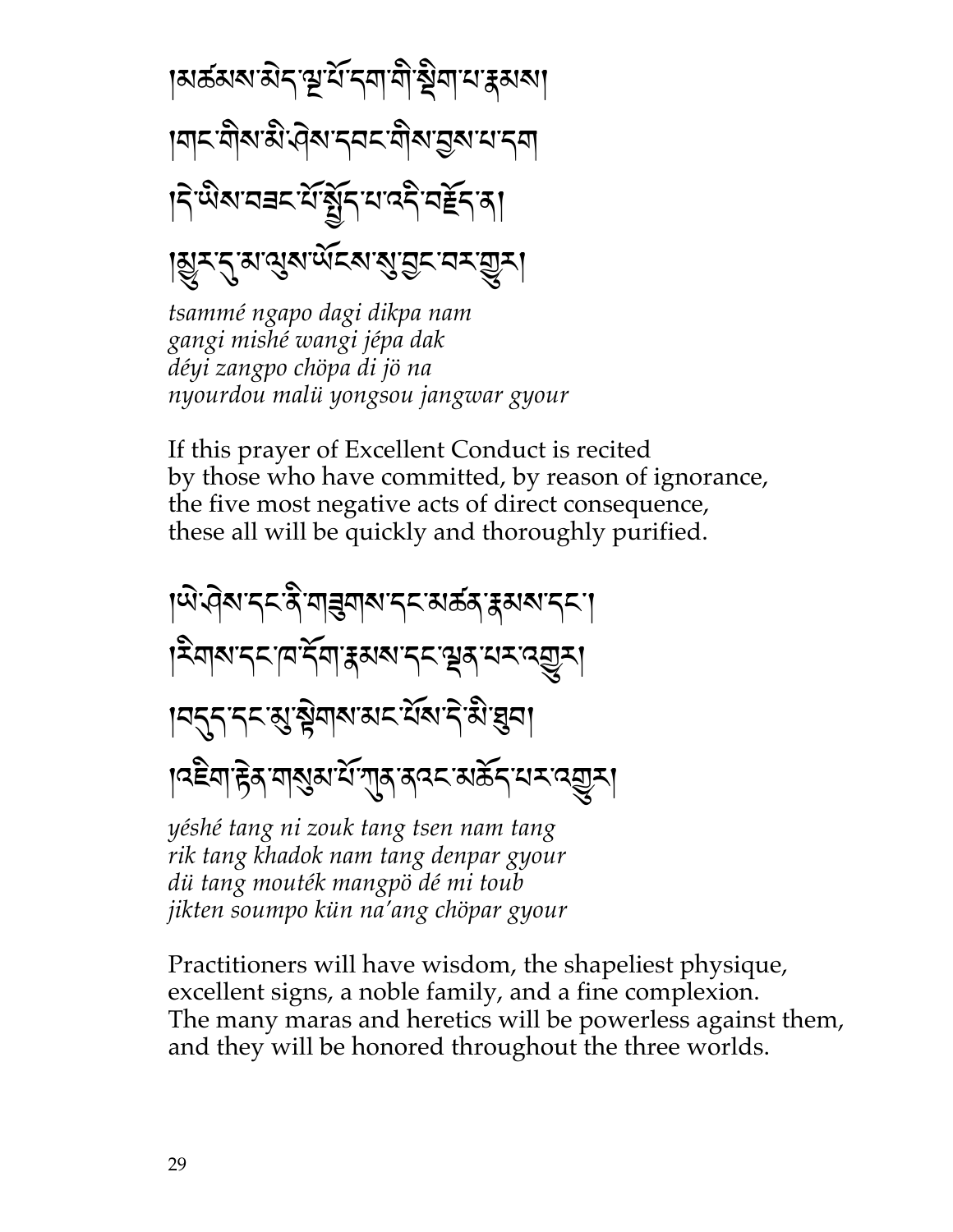ड़ॎॸक़ॖय़ऄऀॸॸॸॸॸॸॣॸॸॖॸॖऀॷॸख़ॺॕऻॖ ।মঁহ ৰ্ম মন্তম তৰ ধৰ ষ্ট্ৰহ ইহ ব্ৰুদাম্বী **|བྱང་རྱབ་མངས་རྱས་འལོར་ལོ་རབ་ད་བསྐོར།** 

|ন্দ্ৰম্বৰুত্ম স্থাদ্দৰ স্বৰুত্ম স্বৰুত্ম স্বৰ্দ্ব

jangchoub shingwang droungdou dé nyour dro song né semchen penchir dér douk té jangchoub sangyé khorlo rabtou kor dünam dé tang chépa tamché tül

They will go quickly before the great Bodhi tree, and settle there for the benefit of sentient beings. As awakened Buddhas they will turn the wheel of Dharma, prevailing against all of the maras and their legions.

विद्यालय संस्कृत तुर्व अप्र व्यथ पट्टी। ।৭৯८ বাব্ধ ইস্কুৰ চমাৰ্শ্লিবাথাঞ্জী ।<়<sup>ূ</sup>ঞ্জী<sub>র</sub>য়ায়মন্ত্রীর ঘাষ্মমন্ত্রান্ত্রান্ত্র 

gangyang zangpo chöpé mönlam di changwa tang ni töntam lokpa yi déyi nampar minpa sangyé khyen jangchoub chokla som nyi ma jé chik

The Buddhas alone fathom the full karmic fruition for those who take this Prayer of Excellent Activity to heart by expounding it, or reading and reciting it. Have no doubt: the outcome is supreme awakening!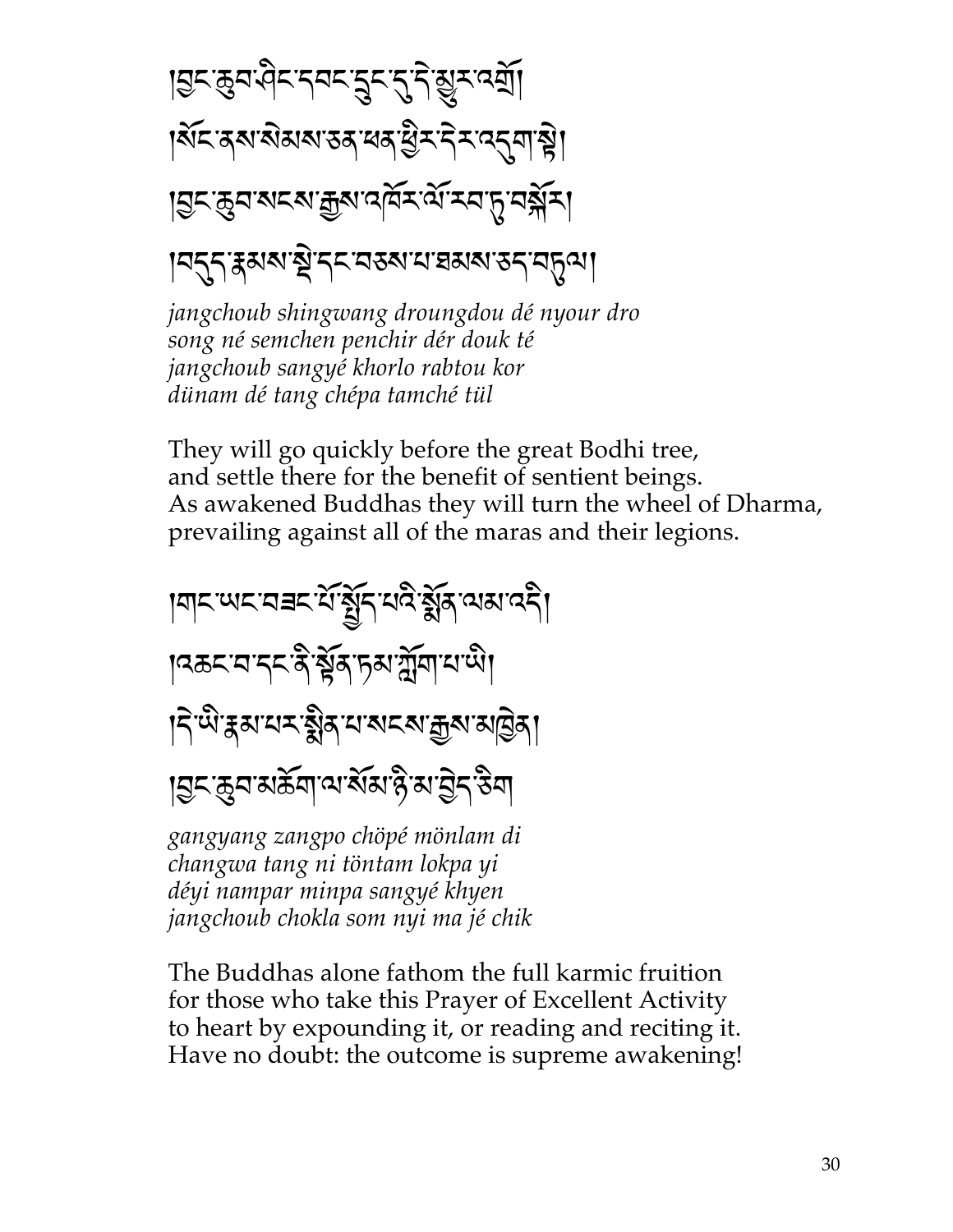19EN'5491'E' AT NQA 85'549'A'55'1  $\mathbb{K}$ क्षिप्तृ सम्बद्धाः स्वित् प्रौ $\mathbb{K}$ क्षित् प्रौ $\mathbb{K}$ |ॸॆॱॸॺॱग़ॖॸॱॼॖऀॱॾॺॱॺॖॱ<u>ॺ</u>ॸॺॱॷॕॺॱ<sup>ड़ॖ</sup>ॸॱ<mark>ॱ</mark> หญิงสาราช พระพระพระพร

*jampel jitar khyen ching pawa tang küntou zangpo déyang dézhin té dédak küngyi jésou dalob ching géwa didak tamché rab tou ngo*

May I train by emulating the examples of Manjushri, with his momentous knowledge and great courage, and Samantabhadra, whose qualities are identical; like them, I perfectly dedicate all forms of merit.



For the sake of the practice of Excellent Conduct, I completely dedicate all of my roots of goodness by means of those dedications praised as supreme by the Victorious Ones of past, present, and future.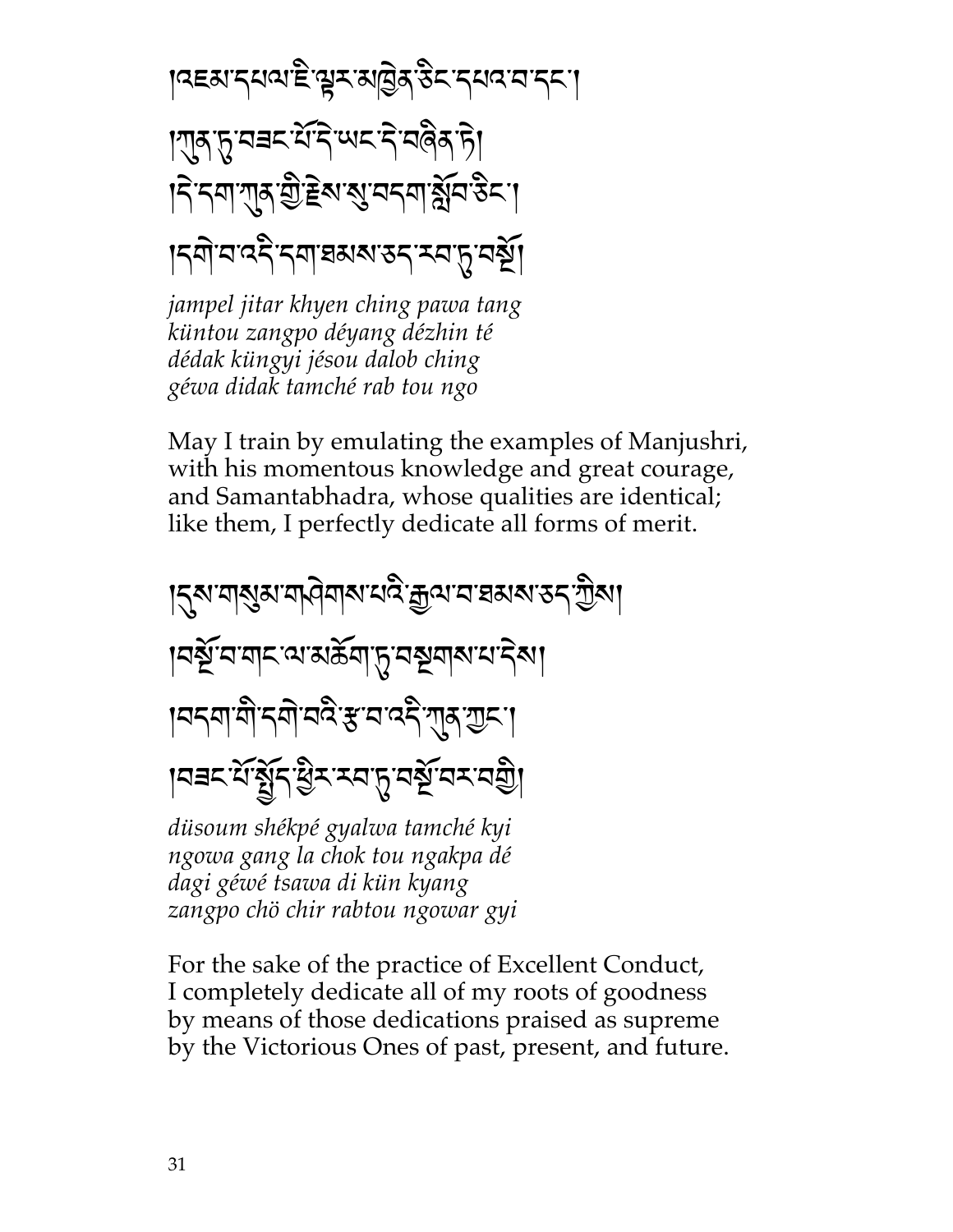dani chiwé düjé gyourpa na dribpa tamché dakni chir sal té ngön soum nangwa tayé dé tong né déwachen gyi zhing dér rabtou dro

When the time has come for me to die, and all of my veils, now purified, disappear, may I directly behold Amitabha, Infinite Light, and proceed with certainty to the Realm of Joy.



dér song né ni mönlam didak kyang tamché malii ngöndou gyourwar sho dédak malü dagi yongsou kang jikten jisi semchen penpar gyi

Once there, may these and all other prayers, without a single exception, become manifest. May I perfectly fulfill each and every one, helping beings for as long as the universe exists.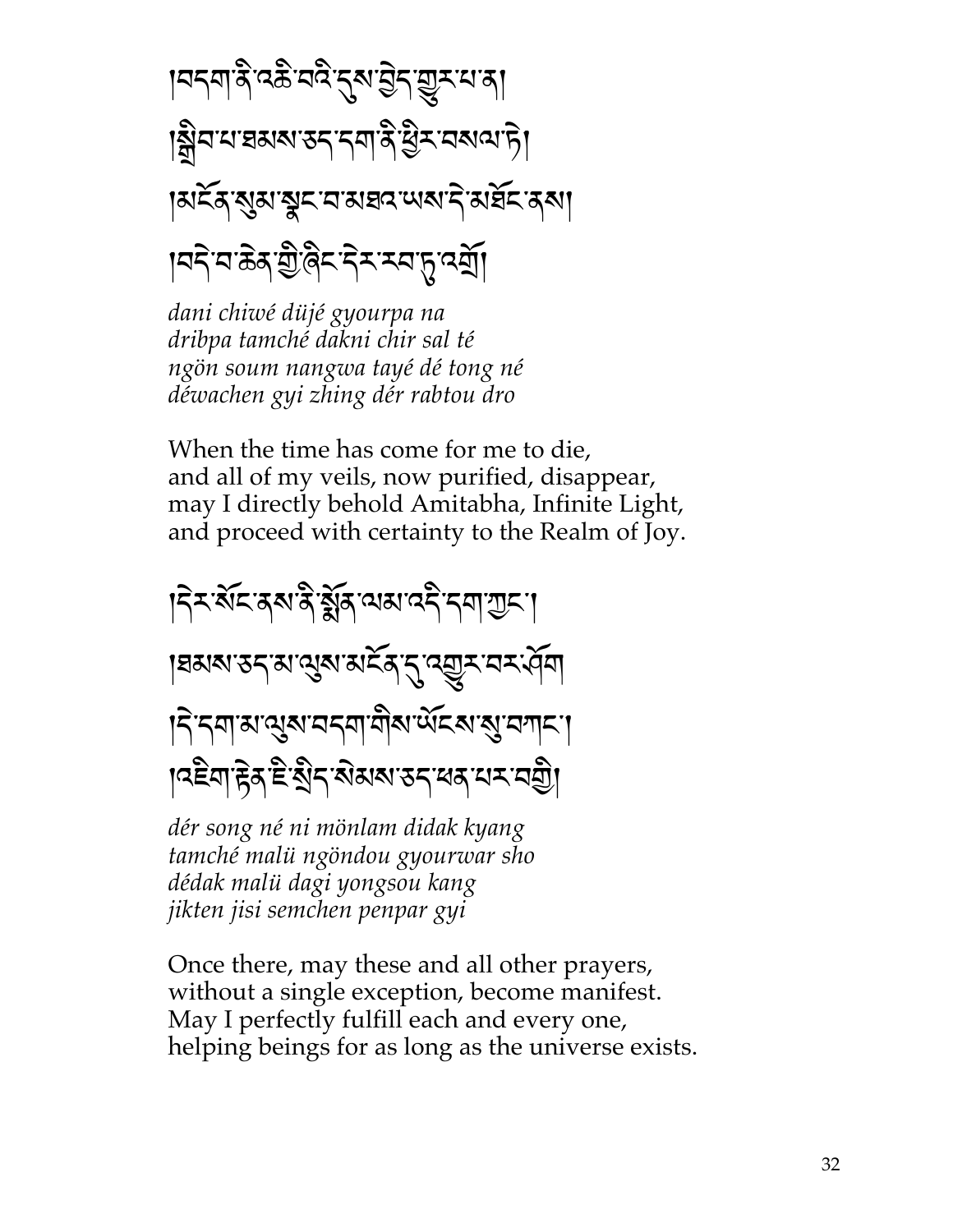$$
|\mathcal{J}_{\mathcal{A}}\mathcal{J}_{\mathcal{A}}\mathcal{J}_{\mathcal{A}}\mathcal{J}_{\mathcal{A}}\mathcal{J}_{\mathcal{A}}\mathcal{J}_{\mathcal{A}}\mathcal{J}_{\mathcal{A}}\mathcal{J}_{\mathcal{A}}\mathcal{J}_{\mathcal{A}}\mathcal{J}_{\mathcal{A}}\mathcal{J}_{\mathcal{A}}\mathcal{J}_{\mathcal{A}}\mathcal{J}_{\mathcal{A}}\mathcal{J}_{\mathcal{A}}\mathcal{J}_{\mathcal{A}}\mathcal{J}_{\mathcal{A}}\mathcal{J}_{\mathcal{A}}\mathcal{J}_{\mathcal{A}}\mathcal{J}_{\mathcal{A}}\mathcal{J}_{\mathcal{A}}\mathcal{J}_{\mathcal{A}}\mathcal{J}_{\mathcal{A}}\mathcal{J}_{\mathcal{A}}\mathcal{J}_{\mathcal{A}}\mathcal{J}_{\mathcal{A}}\mathcal{J}_{\mathcal{A}}\mathcal{J}_{\mathcal{A}}\mathcal{J}_{\mathcal{A}}\mathcal{J}_{\mathcal{A}}\mathcal{J}_{\mathcal{A}}\mathcal{J}_{\mathcal{A}}\mathcal{J}_{\mathcal{A}}\mathcal{J}_{\mathcal{A}}\mathcal{J}_{\mathcal{A}}\mathcal{J}_{\mathcal{A}}\mathcal{J}_{\mathcal{A}}\mathcal{J}_{\mathcal{A}}\mathcal{J}_{\mathcal{A}}\mathcal{J}_{\mathcal{A}}\mathcal{J}_{\mathcal{A}}\mathcal{J}_{\mathcal{A}}\mathcal{J}_{\mathcal{A}}\mathcal{J}_{\mathcal{A}}\mathcal{J}_{\mathcal{A}}\mathcal{J}_{\mathcal{A}}\mathcal{J}_{\mathcal{A}}\mathcal{J}_{\mathcal{A}}\mathcal{J}_{\mathcal{A}}\mathcal{J}_{\mathcal{A}}\mathcal{J}_{\mathcal{A}}\mathcal{J}_{\mathcal{A}}\mathcal{J}_{\mathcal{A}}\mathcal{J}_{\mathcal{A}}\mathcal{J}_{\mathcal{A}}\mathcal{J}_{\mathcal{A}}\mathcal{J}_{\mathcal{A}}\mathcal{J}_{\mathcal{A}}\mathcal{J}_{\mathcal{A}}\mathcal{J}_{\mathcal{A}}\mathcal{J}_{\mathcal{A}}\mathcal{J}_{\mathcal{A}}\mathcal{J}_{\mathcal{A}}\mathcal{J}_{\mathcal{A}}\mathcal
$$

gyalwé kyilkhor zang zhing gawa dér pémo dampa zhintou dzé lé kyé nangwa tayé gyalwé ngön soum dou loung tenpa yang dagi dér tob sho

May I be reborn in a supremely beautiful lotus in the excellent, joyous mandala of the Buddhas. There, may I obtain my prophetic revelation directly from Amitabha, the Victorious One.



dérni dagi loungten rab tob né trülpa mangpo jéwa trak gya yi loyi tob kyi chok chou nam sou yang semchen namla penpa mangpo gyi

Once the prophecy has been fully achieved, may I serve the beings of the ten directions in a number of ways through the power of mind of many hundreds times millions of emanations.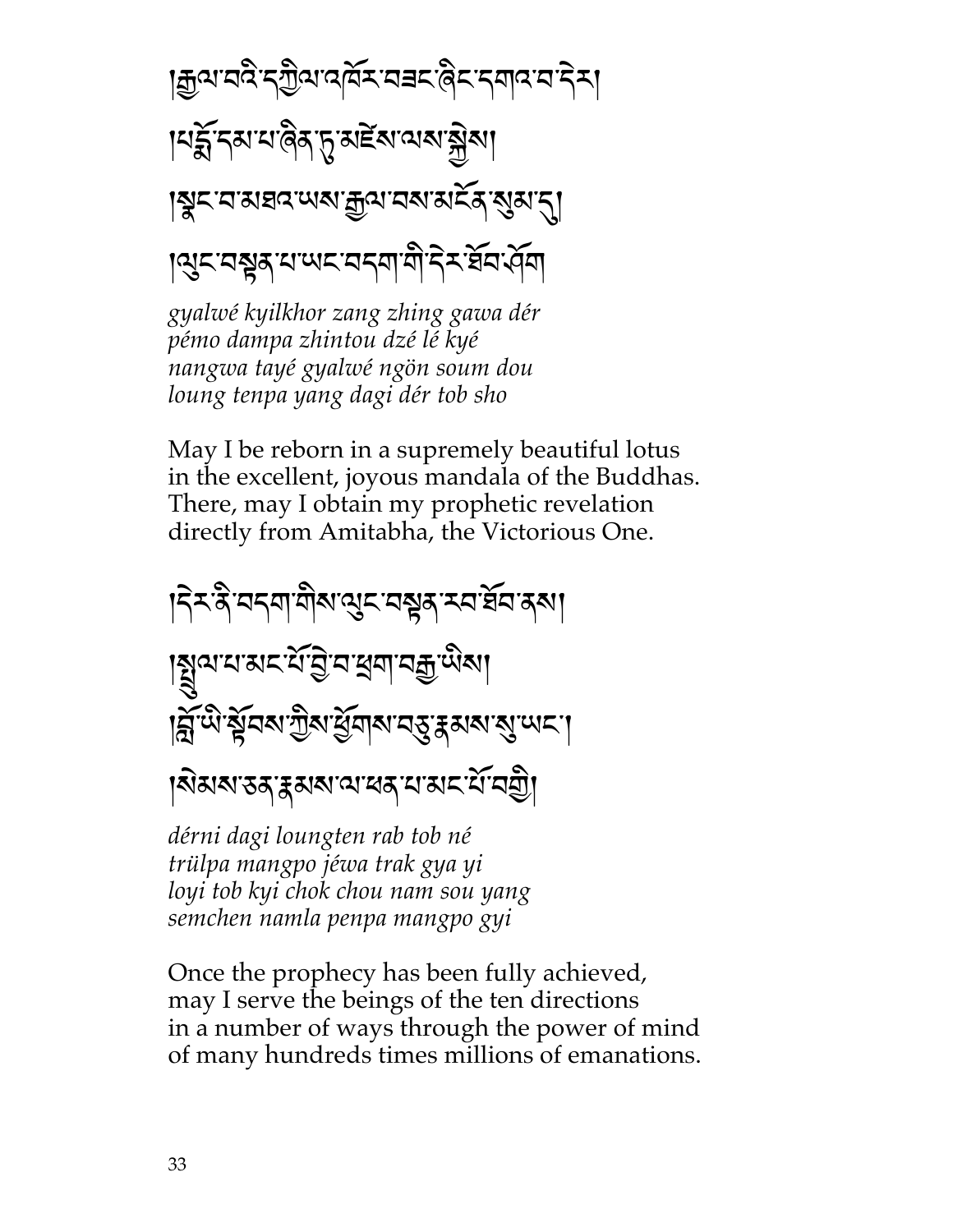। यवदार्य हेंद्रियादे हेंद्रियाद्या यान्याय पो |ॸॺॊॱॺॱड़ॗॸॱॿॸॱॺॸॺॱॺऀॏॺॱऀऄॱॺॺॺऻॺॱॺऻ हिंबादै दर्यो वदै र्ड्सेंद वारा दवी वार अबा 

zangpo chöpé mönlam tabpa yi géwa choungzé dagi chi sak pa déni drowé mönlam géwa nam kéchik chikgi tamché jorwar sho

By whatever small merit I may have garnered by practicing this Prayer of Excellent Activity, may the meritorious aspirations of sentient beings all be accomplished in the space of one instant.

|ผสะหันที่ ส.ส.ส.ส์ สมัย ส.ส. **ๅ๘จัรสุสส**หมสุวนสรุสรามสุรชัสริม ।द्र्यायञ्जूषायञ्चयकुर्येर हेर वाहस्रया ।देन नयवासेन यदे वादरू मय ईव यम पेवा zangpo chöpa yongsou ngöpa lé sönam tayé dampa gang tob dé drowa douk ngal choubor jingwa nam öpa mépé nérab tob par cho

By virtue of the boundless, genuine merit gained by fully dedicating Excellent Conduct, may all beings engulfed in the great river of suffering attain Buddha Amitabha's most excellent domain.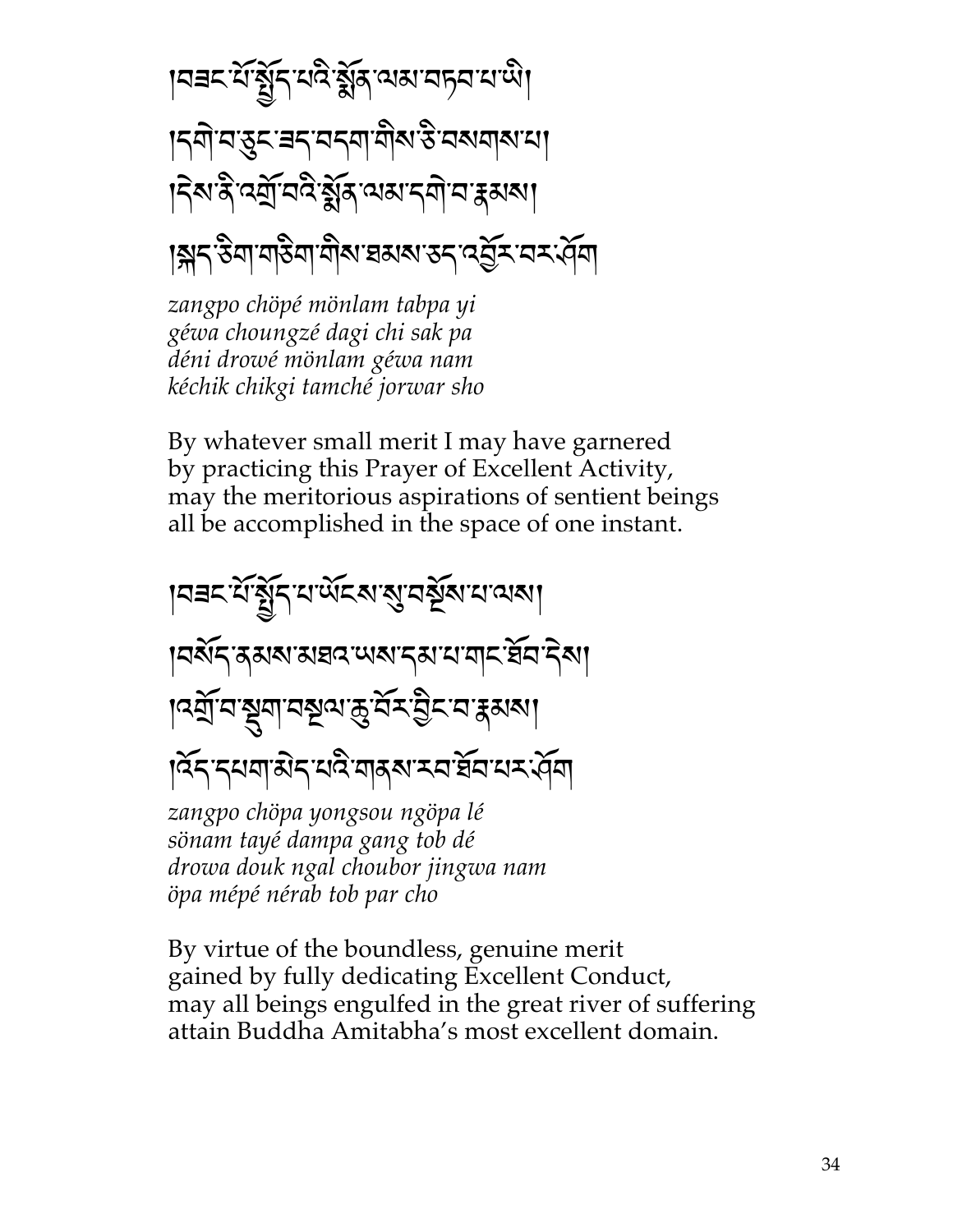क्लिया कृषाये दिन दवा अर्कवा वो वार्डी |ผสฉพมฉฎัธฑุสุ ผสสฐรริรา । गुरु तुः सबद सं सक्कुरु सदि सालु स्यान हो। ।<& মঁহ নাৰ্ম্য স্কুৰ্ম্ম নামুৰ্ম যুঁহৰ যম ধৰ্ম

mönlam gyalpo didak chokgi tso tayé drowa künla pen jé ching küntou zangpo gyenpé zhoung droub té ngen song nénam malü tongpar sho

May these sovereign aspiration prayers bring about that which is most excellent and sublime, and may they benefit all beings, infinite in number. May this scripture adorned by Samantabhadra be accomplished,

and may the entire space of the unfortunate realms become empty.